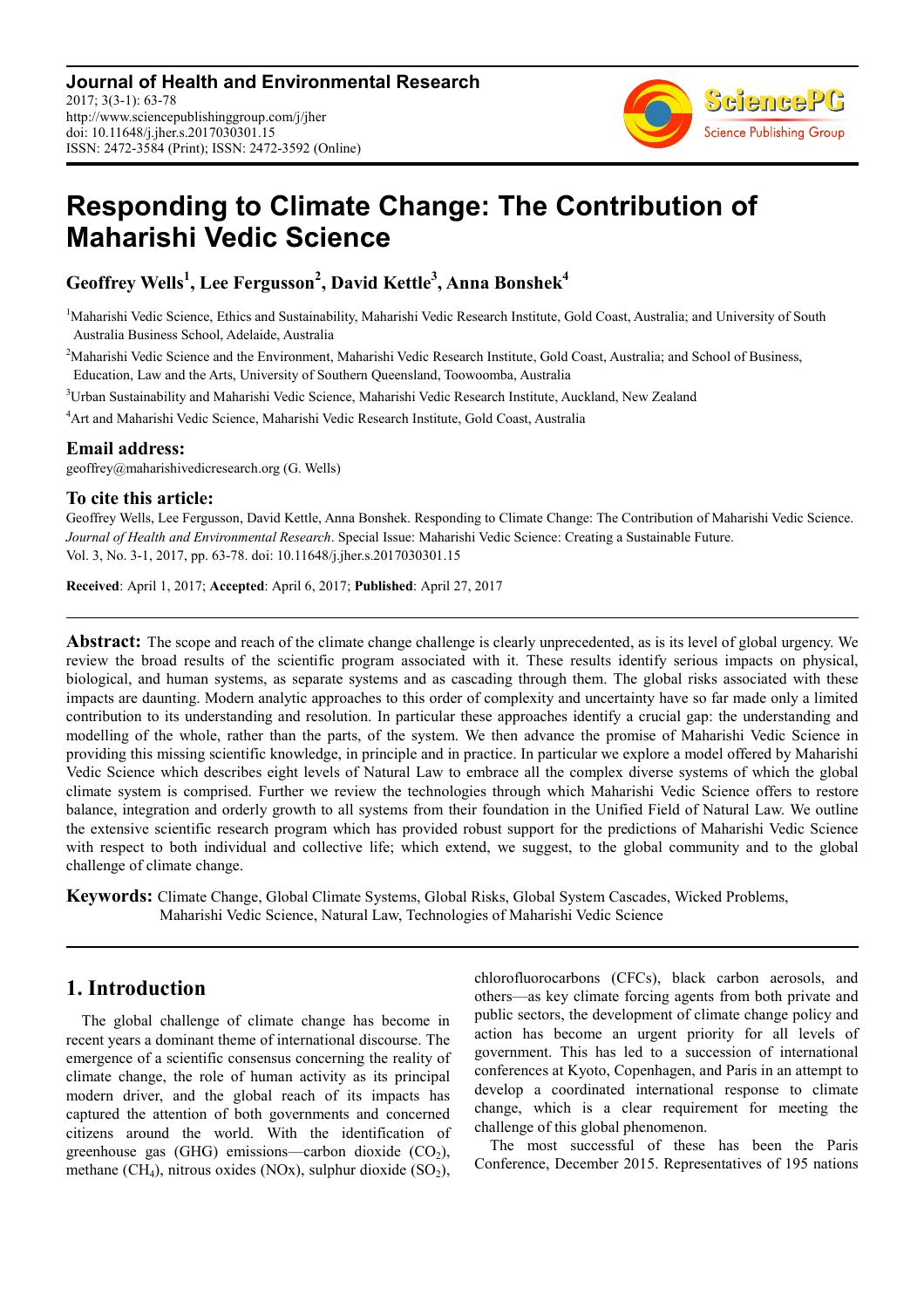reached an agreement to limit emissions in their countries to levels designed to prevent dangerous climate change. A 2°C increase of global warming is proposed as the upper limit of safety, even though that level itself poses to the global community enormous challenges of mitigation and adaptation. Beyond that the scientific evidence projects that global change will become unmanageable and is likely to produce unprecedented threats to the stability of global environments and ecosystem services and to the societies that depend on them.

Despite the success of the Paris Conference in identifying a common emissions goal and securing international ratification of it there remain significant challenges in implementing it, since that is dependent on the independent actions of sovereign governments. More troubling is the analysis by the scientific community that the Paris agreement, even if fully implemented, is likely to meet at best perhaps half of what is required to meet the 2°C goal. Further, it is well recognised that the global climate system contains inbuilt momentum which will see global warming continue even if emissions due to human activity were stabilised now. In consequence, it is clear that a significant amount of work remains to be carried out in order to stabilise the global climate system.

This essay first explores the unprecedented nature and scope of climate change viewed as a global problem, or, more precisely, as a system of interlinked problems. It then reviews formal approaches drawn from systems theory, complexity theory and uncertainty theory, or combinations of these, that have attempted to encompass the problem. We conclude that these approaches, while providing different kinds of insight in specific arenas, do not seem able to provide understanding at the depth that is needed to identify and direct systematic and effective action on the global scale required.

We therefore turn to a quite different structure of knowledge which does offer the depth and scope of understanding of the order required to encompass the challenge of climate change. This is Maharishi Vedic Science, developed by Maharishi Mahesh Yogi. Maharishi is renowned throughout the world for his holistic vision of the Vedic wisdom in its entirety, and of its supreme value for human life, both individual and collective. Maharishi Vedic Science incorporates both principles and practice: it analyses the problem at its root, identifies a solution to it, and provides technologies and programs to implement that solution. The effectiveness of these technologies and programs has been thoroughly documented in a 50-year scientific research program of published studies: in foundational disciplines, such as physiology and psychology; in applied disciplines, such as education and health; in quality of life studies on the level of society as a whole; and, most importantly, on the level of government itself. Maharishi Vedic Science therefore offers, we propose, a comprehensive and integrated response to the problem of climate change; and one which, fortunately, is simple and inexpensive to implement by any government and by the international community.

# **2. Part One: The Climate Change Challenge**

#### *2.1. Dimensions of Climate Change*

Accessible, well-received accounts of the reach and complexity of climate change as a global challenge have been published by scientists such as James Hansen and Tim Flannery, and by social and policy commentators such as Naomi Klein. [37, 28, 29, 5 2] However, the daunting scientific task of analysing climate change has been undertaken largely by the International Panel on Climate Change (IPCC). Established in 1988 under the auspices of the United Nations, their work is without precedent. Over the past nearly three decades tens of thousands of published scientific papers have been reviewed, evaluated and synthesised by thousands of scientists working in climaterelated disciplines across the world. Their stated goal has been to provide the best account possible for the observed indications of climate change and for their projected path under various mitigation scenarios; for the observed and projected impacts on environmental and human systems; and for approaches to mitigation and adaptation.

In this section we summarise some main findings of the IPCC work, drawing on their fifth and latest assessment, published in 2015. [45, 46] There is no attempt here to cover the entire corpus of scientific research into climate change and its impacts, or to engage in an evaluation of it. Our task is rather to lay the ground for an exploration of what *kind* of problem the climate change crisis presents. The answer to that question bears directly on the way in which the global challenge of climate change is to be best approached.

IPCC projections of climate change to 2100 have been developed through scenario modelling, as Representative Concentration Pathways (RCPs). The RCPs examine different patterns of anthropogenic GHG emissions driven by human activities such as population size, economic activity, lifestyle (consumption), energy use, land use, technology and climate policy. Four primary RCPs are projected, one based on stringent mitigation, one on very high GHG emissions, and two are intermediate scenarios. The paths projected under RCP modelling largely converge until 2035, and then begin to diverge, depending on which mitigation policies and implementation strategies are modelled.

Conclusions from RCP modelling are unambiguous. Warming trends and impacts are well established:

Surface temperature is projected to rise over the 21st century under all assessed emission scenarios. It is very likely that heat waves will occur more often and last longer, and that extreme precipitation events will become more intense and frequent in many regions. The ocean will continue to warm and acidify, and global mean sea level to rise. [46, p.10]

Earth System Models indicate year-round reductions in Arctic sea ice under all RCPs, with the possibility of a summer ice-free state by mid-century. Feedback loops are likely to drive even greater warming. In a similar way under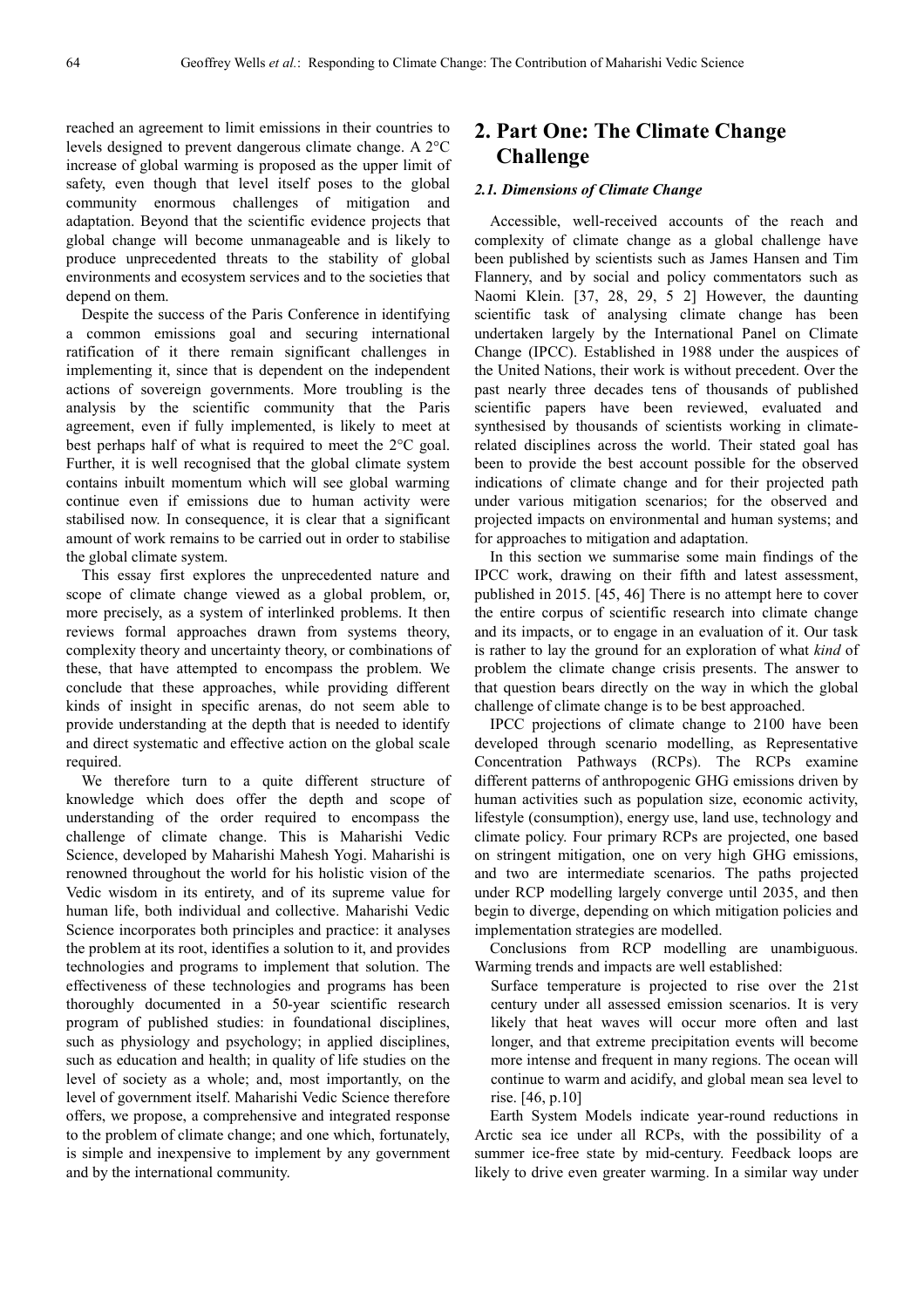all RCPs the near-surface permafrost extent at high northern latitudes will be reduced under warming conditions, potentially releasing stored methane, a potent GHG, and again accelerating warming. Global glacier volumes are projected to decrease significantly and to become a major driver of sea-level rise. [46, pp.8-13]

Clearly changes of these orders of magnitude in the Earth System must have significant impacts for all biological life:

Continued emission of greenhouse gases will cause further warming and long-lasting changes in all components of the climate system, increasing the likelihood of severe, pervasive and irreversible impacts for people and ecosystems. [46, p.56]

The IPCC review of international scientific evidence already points to observed changes in natural systems due to climate change. These changes can be expected to increase under all RCPs. Hydrological systems in many countries have been directly affected, in the reduction of both volume and quality of water. Species, on land, in freshwater, and in the ocean, have moved geographical ranges and migration patterns, changed seasonal activities and species interactions, and have experienced population declines in response to climate change. Extinction rates have increased and will continue to increase under all scenarios: plants, small mammals, and freshwater molluscs are most affected. Coral reefs and polar ecosystems are particularly vulnerable to increasing ocean temperatures and acidification. The IPCC notes that "Coastal systems and low-lying areas are at risk from sea level rise, which will continue for centuries even if the global mean temperature is stabilized." [46, p.13] Moreover, biological systems in particular are characterised by thresholds beyond which abrupt and irreversible changes can occur. It is likely that the majority of these thresholds are unknown. Scientific studies on the global environment continue to confirm these trends in the published literature. [89, 6, 11, 49, 50, 51, 55, 72, 85, 92, 94, 105, 106]

The impacts of climate change on human populations and human systems are also being documented in the literature. Increasing damage to infrastructure, property and other assets and associated threats to human safety are being driven by the increase in the frequency and severity of storm events. Threats to human health are well documented. Low-lying islands and coastal areas are experiencing inundation from sea-level rise. Indigenous peoples within the northern latitudes and Arctic Circle, where warming effects are greatest, face changes to their environments, driven by climate change, which threaten their ancient cultures and ways of life. Forced migration driven by climate stress is occurring now and will increase, together with the potential conflicts engendered by it. Seminal studies of the global economy, notably by Nicholas Stern and Ross Garnaut, have analysed the international economic impacts of climate change and explored the costs and benefits of mitigation and adaptation responses under the major RCPs [46, pp.13-16, 32, 96-100, 108].

The response of the global community to the climate change crisis has for some time been framed in terms of mitigation and adaptation, and the IPCC Assessment reflects these priorities. In terms of mitigation it is noted that "Substantial cuts in GHG emissions over the next few decades can substantially reduce risks of climate change by limiting warming in the second half of the 21st century and beyond." [46, p.15] The RCPs indicate that global net emissions of CO2, in particular, would need eventually to decrease to zero.

In terms of adaptation, the IPCC assessment points to the need for complementary actions across all levels of society, from individual households, to local and regional governments, to national governments and to the international community. The protection of vulnerable groups is critical. This is an enormously complex undertaking, involving the production and distribution of information, policy and legal frameworks, legislation and regulation, economic strategies and instruments, new technologies, and financing. Such an effort will need to be underpinned by new structures of decision-making, ethics and values. The IPCC warns that even with the strongest mitigation and adaptation actions significant climate change damages to human and natural systems in all locations across the globe are already unavoidable. [46, pp.17-31, 1, 7, 8, 52, 56, 68, 73]

The impacts of climate change on agriculture and food security exemplify the scale, reach and complexity of the climate change problem. These were recently summarised in a 2016 report by the Food and Agriculture Organisation of the United Nations (FAO). [23, 24] Climate change impacts on agriculture vary from region to region. However, negative impacts are projected across all regions. In Asia, for example, freshwater availability will decline in South, East and Southeast Asia, home to billions of people. Rice yields and livestock numbers will decline under heat stress. Extreme weather events will impacts fisheries and aquaculture in large river deltas. Marine fisheries will decline in the tropics. Many forest species face extinction. A general increase in the frequency and extent of forest fires and the risk of invasive species, pests, and diseases is projected.

The report notes that these impacts are occurring at a time when global food demand is projected to increase in 2050 by at least 60 per cent above 2006 levels. Population increases are concentrated in areas of high levels of undernourishment, in areas where the environmental impacts of climate change are greatest. The poorest and most vulnerable populations are therefore at greatest risk. The challenge of climate change is thus inextricably linked to the challenge of global poverty and inequality.

The FAO calls for a comprehensive restructuring of global agriculture to viable and sustainable systems, which focus on such practices as the use of nitrogen-efficient and heattolerant crop varieties, zero-tillage and integrated soil management. It is noted that smallholders, who still manage the majority of agricultural enterprises in Africa and Asia, face many barriers, including barriers in accessing markets, credit, extension advice, weather information, risk management tools and social protection. Social and cultural change is also needed: centrally it is noted that women, who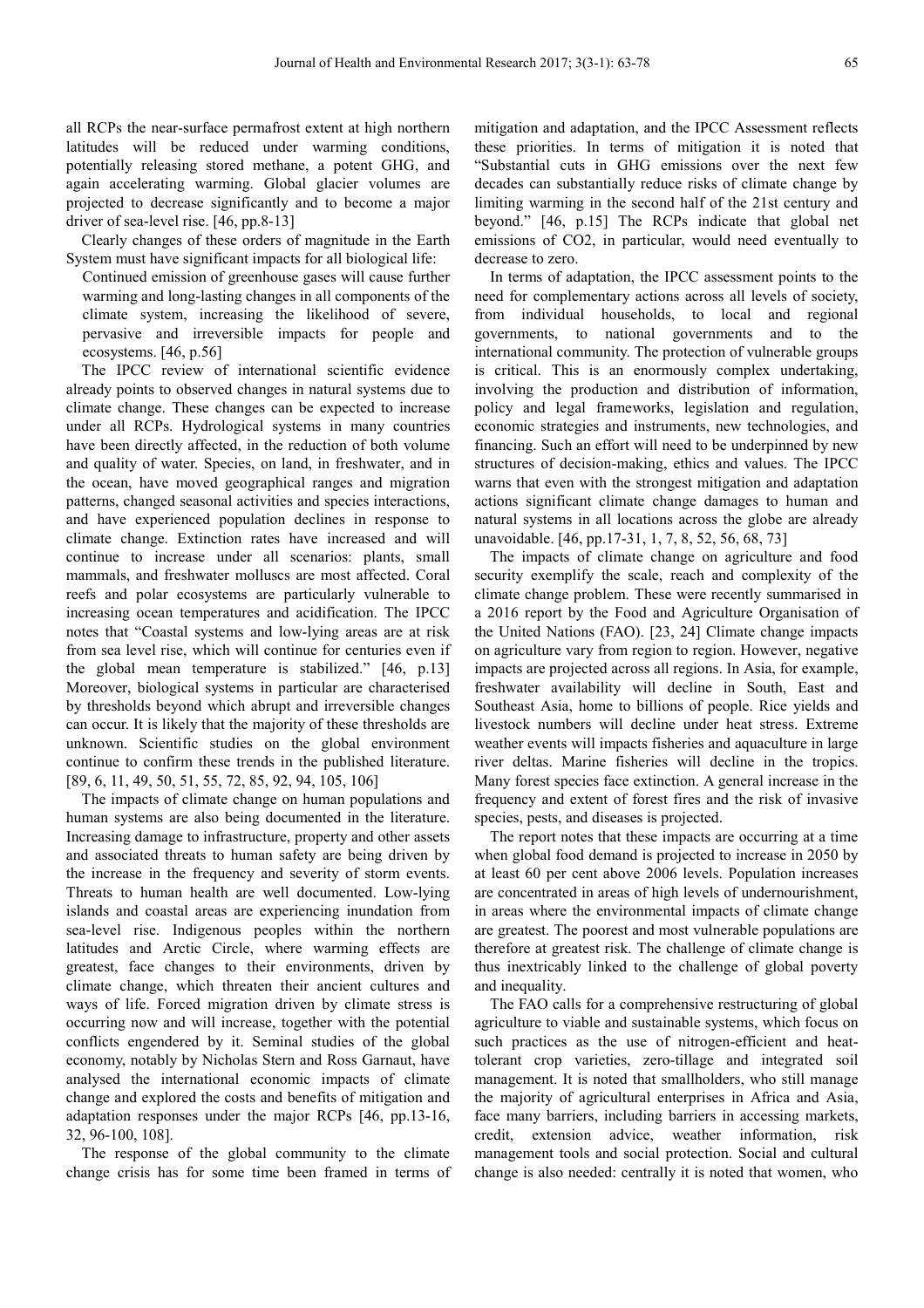make up nearly half the agricultural labour force in developing countries, are particularly disadvantaged. The report concludes that

There is no simple "technological fix". What is needed is a reorientation of agricultural and rural development policies that resets incentives and lowers the barriers to the transformation of food and agricultural systems. [23, p.4]

That recommendation is made not only for developing countries, but also for the industrial farming systems of developed countries. [64, 80]

Table 1 presents an indicative summary, by no means comprehensive, of dimensions— high-level systems and factors—identified by the IPCC Fifth Assessment and other macro-scale studies as central to any consideration of the climate change challenge [10, 12, 31, 36, 45, 63, 76, 87, 93, 102].

*Table 1. Dimensions of Climate Change.* 

| <b>Climate system</b>     | <b>Factors and dimensions</b>                         |
|---------------------------|-------------------------------------------------------|
|                           | Surface temperature; stratospheric ozone depletion;   |
| Atmosphere                | variation over latitudes, global water cycle;         |
|                           | precipitation dynamics.                               |
|                           | Warming; layers; evaporation; precipitation;          |
| Ocean                     | salinity; acidification; global water cycle; latitude |
|                           | patterns; ocean patterns.                             |
|                           | Greenland and Antarctic ice sheets; glaciers          |
| Cryosphere                | worldwide; Arctic sea ice; snow cover; permafrost.    |
|                           | Glacier loss effects; land water storage; thermal     |
| Sea level                 | expansion; ocean circulation; global patterns;        |
|                           | differential impacts on coasts.                       |
|                           |                                                       |
|                           | Reconstruction of past global environmental           |
| Paleoclimatology          | conditions; modelling past systems; derivation of     |
|                           | climate change relationships; comparison with         |
|                           | modern data.                                          |
| <b>Biological systems</b> | <b>Factors and dimensions</b>                         |
| Organism                  | Impacts at the organism level                         |
|                           | Terrestrial, freshwater, marine species; ranges,      |
|                           | migration, abundance, activities, interactions;       |
| Species                   | species interactions; global biodiversity; national   |
|                           | and regional biodiversity.                            |
|                           | Ecological community structures; landscape            |
| Ecology                   | ecological patterns; scales.                          |
|                           | Droughts; wind-storms; fires; pest outbreaks;         |
| Extreme events            | precipitation; coastal flooding.                      |
| Human systems             | <b>Factors and dimensions</b>                         |
|                           | Fossil fuel combustion; industrial processes;         |
|                           | cement production; flaring; energy, industry,         |
| Human activities          | transport, building sectors; population growth;       |
|                           | economic growth; energy intensity improvements        |
|                           |                                                       |
|                           | and reversals; waste volumes and types.               |
|                           | Major crop yields; food security; commodity           |
| Agriculture               | market price effects; land use; land clearing;        |
|                           | livestock methane; soil erosion and dust.             |
| Health                    | Heat-mortality; cold-mortality; disease vectors and   |
|                           | patterns; water-borne illnesses.                      |
|                           | Distribution of wealth, global poverty;               |
|                           | demographics, migration; access to technology and     |
| Social                    | information; employment patterns; societal values;    |
|                           | governance structures and institutions; social        |
|                           | marginalisation; food security, food prices; conflict |
|                           | zones; indigenous cultures.                           |
|                           | International, national, regional, and local          |
| Levels of                 | governments; decision-making; indigenous and          |
| government                | local knowledge; plans, policies, and policy          |
|                           | instruments.                                          |

The highest levels of global risk associated with the RCPs is identified by the IPCC Assessment to reside in five arenas:

*Table 2. IPCC Assessment of Highest Levels of Global Risk.* 

| 1. Unique and threatened<br>systems | Ecosystems; cultures.                                      |
|-------------------------------------|------------------------------------------------------------|
| 2. Extreme weather events           | Drought; storms; flooding; wild-fires.                     |
|                                     | Greater impact on the vulnerable and                       |
| 3. Distribution of impacts          | disadvantaged; continental, ocean                          |
|                                     | differences.                                               |
|                                     | Biodiversity; ecosystem services;                          |
| 4. Global aggregate impacts         | global economy.                                            |
| 5. Large-scale singular events      | Tipping points; thresholds; irreversible<br>regime shifts. |

Importantly the IPCC Assessment notes that cascading impacts have been observed and documented between these major global systems: these "can now be attributed along chains of evidence from physical climate through to intermediate systems and then to people." [46, p.52] For example, a cascade of impacts can be traced from ocean warming through increased thermal stratification, expansion of hypoxic zones, and regional changes in species abundance, to changes in fishery yields. It is clear that innumerable such cascades exist across climate, biological and human systems. Worryingly, it has also been predicted that most of these have not yet been identified, described, or measured. [46, pp. 51-2, p. 72]

The above summary of risks associated with climate change has been strengthened by recent government assessments in the United Kingdom and in Australia. The UK *Climate Change Risk Assessment 2017* identified the following six priority areas of climate related risks for the UK [15, p.8]:

*Table 3. UK Assessment of Global Risk.* 

| Flooding and coastal change risks to communities,         |             |  |
|-----------------------------------------------------------|-------------|--|
| businesses and infrastructure.                            |             |  |
| Risks to health, well-being and productivity from high    |             |  |
| temperatures.                                             |             |  |
| Risk of shortages in the public water supply, and for     | More action |  |
| agriculture, energy generation and industry.              | needed      |  |
| Risks to natural capital, including terrestrial, coastal, |             |  |
| marine and freshwater ecosystems, soils and biodiversity. |             |  |
| Risks to domestic and international food production and   |             |  |
| trade.                                                    |             |  |
| New and emerging pests and diseases, and invasive non-    | Research    |  |
| native species, affecting people, plants and animals.     | priority    |  |

The Australia: State of the Environment 2016 report observes:

Climate change is an increasingly important and pervasive pressure on all aspects of the Australian environment. It is altering the structure and function of natural ecosystems, and affecting heritage, economic activity and human wellbeing. Climate change will result in location-specific vulnerabilities, and people who are socially and economically disadvantaged are most sensitive to climate change. Evidence shows that the impacts of climate change are increasing, and some of these impacts may be irreversible. [16, p.10]

The World Meteorological Organization's Provisional Statement on the Status of the Global Climate in 2016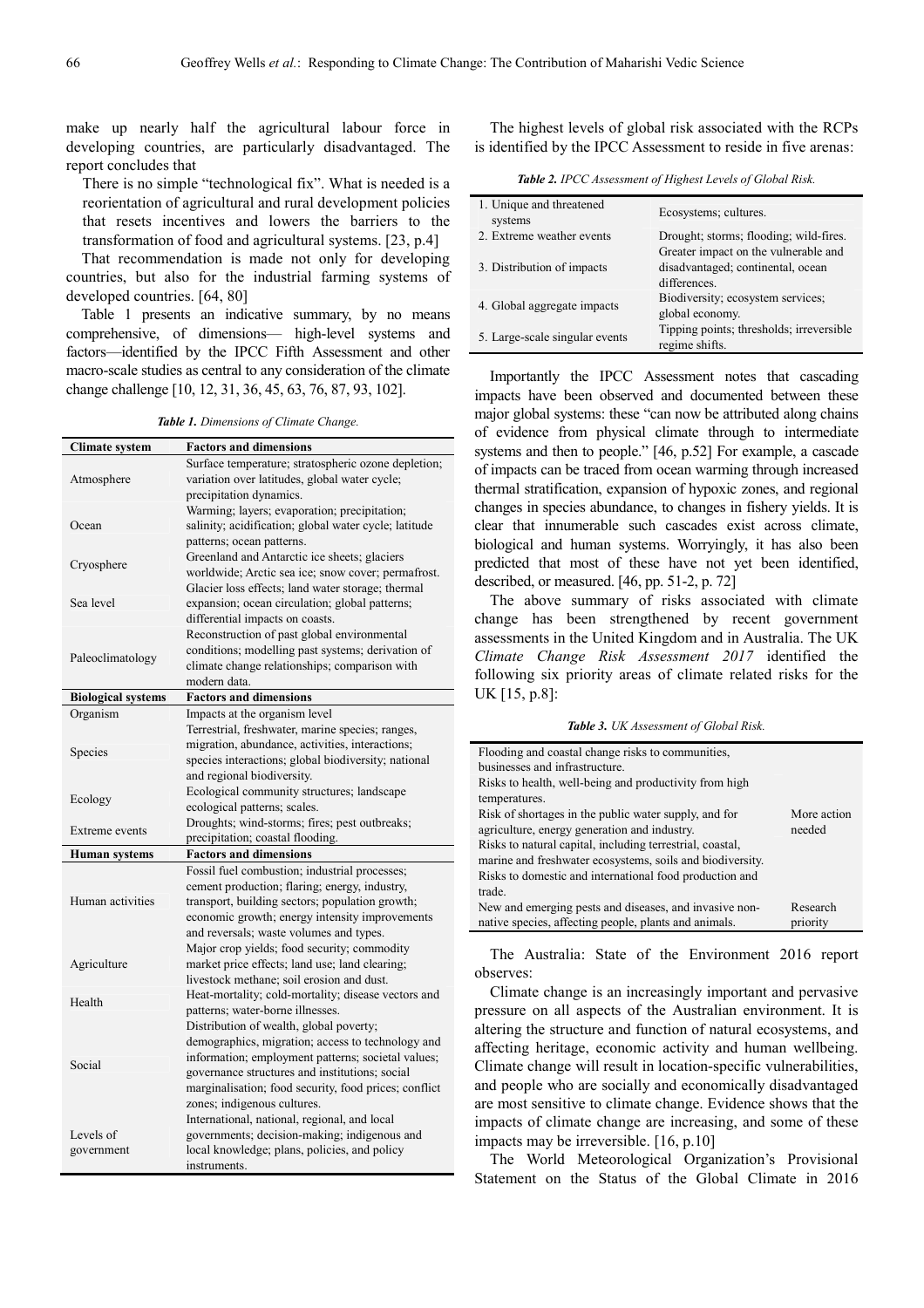unambiguously confirms the strengthening of the major trends of climate change identified by the IPCC and outlined above. [110]

### *2.2. Analysing and Responding to the Problem of Climate Change*

The scope and reach of the climate challenge—both vertically and horizontally, in space and in time—is clearly unprecedented, as is its level of global urgency. In this section we review briefly the main modelling strategies that have been directed to the climate change problem. We conclude that, taken individually or in combination, these analytic frameworks offer at best limited solutions to some elements of the climate change challenge, and in particular, as we shall see, little prospect of handling the problem as a whole.

#### *2.2.1. Reductionist Approaches*

Scientific method and its accumulated findings remain the bedrock of modern knowledge structures. That method, as traditionally articulated by Popper, Hempel, Lakatos, and others, rests on the development of theories and their laws being open to empirical test. Over time, it is assumed, the theoretical structures that survive are more reliable. Theoretical structures are developed mathematically to generate predictions about more phenomena, including those which have hitherto been anomalies. The history of modern physics is often seen as an exemplar of this method. [35, 41, 54, 81, 82]

However, even within the scientific disciplines there has been little success in seeking to identify laws which encompass phenomena across disciplines. Thus reductionist attempts to account for emergent biological patterns by appealing to the physical laws of chemistry and, ultimately, physics have seen only limited success. Parallel research programs in the cognitive neurosciences have achieved some encouraging results but are a long way from systematically bridging the biological and human sciences on the scale that the climate change problem demands. [17, 88]

#### *2.2.2. Systems Approaches*

Systems thinking, now elevated to the status of systems science, is well established as a method of approaching global challenges. The three-decade *Limits to Growth* project headed by Donella Meadows and her co-workers is notable for its inclusion of high-level physical, biological and economic parameters. [65-67] The work of Johan Rockström and his co-workers on planetary boundaries is a more recent attempt to quantify thresholds of integrity in global physical systems. [86, 95]

These approaches, however, do not attempt to deal in any depth with the cascades mentioned above, across physical, biological, and human systems. Some tentative steps in that direction have been taken by social-ecological system theorists, exploring the linkages between the expansion of global economic activity, connectivity, and homogeneity on

the ground of the global resource base. [42] This is, however, a horizontal analysis at the global scale, largely disconnected vertically from changes in the systems at the smaller scales which constitute it.

#### *2.2.3. Complexity and Uncertainty*

As noted above the climate change problem is characterised by complexity in every domain and at every scale. Biological complexity, in particular, is central: it is of formidable scope and mediates between global climate systems and the ecosystem services on which human populations rely. [83] The fragmentary knowledge of these systems has been well recognised in the scientific literature. [90] Complexity theory, and in particular cellular automata [69], has appeared to offer another path to handling the multiple dimensions of climate change. Here complex emergent behaviour, of the kind displayed by the global systems of climate change, is modelled from the collective behaviour of single units under simple local rules. However, the application of these methods to climate change depends on more basic models, such as species dynamics, and is in its early stages. [101] The advent of big data methods is likely to be critical to the scaling requirement that the climate change problem presents, but these face significant challenges in generating data sufficient to capture complexity even at one level, such as the plant community, let alone across the climate change landscape. [30]

Uncertainty is endemic to every level and to every component of climate change analysis: "Climate change involves uncertainties in a breathtaking number of dimensions, including, but not limited to, the fields of natural science and economics." [40, p.34] The scientific dimensions of uncertainty have been indicated above. The cascade of these uncertainties into economic dimensions, each with their own uncertainty, creates formidable problems of analysis. The formal analysis of economic decision-making under uncertainty is well-developed and has been applied in the literature to such decision-making under climate change. Emerging trends, learning, thresholds and irreversibility have been approached through option values modelling. However, it is recognised that this kind of analysis represents a first attempt at capturing economic uncertainties, and that many unknown factors are likely to emerge in the future. Risk management frameworks have been used in an attempt to capture and manage such risks, as has fuzzy logic modelling. Importantly, the uncertainties associated with the social and governance dimensions of climate change adaptation have so far resisted formal analysis. [18, 71]

#### *2.2.4. The 'Wicked Problem' Concept*

A well-known approach to multiple dimensions of complexity and uncertainty is that of 'wicked problems'. The concept was popularised by Churchman, citing the following definition:

...the term "wicked problem" refer(s) to that class of social system problems which are ill-formulated, where the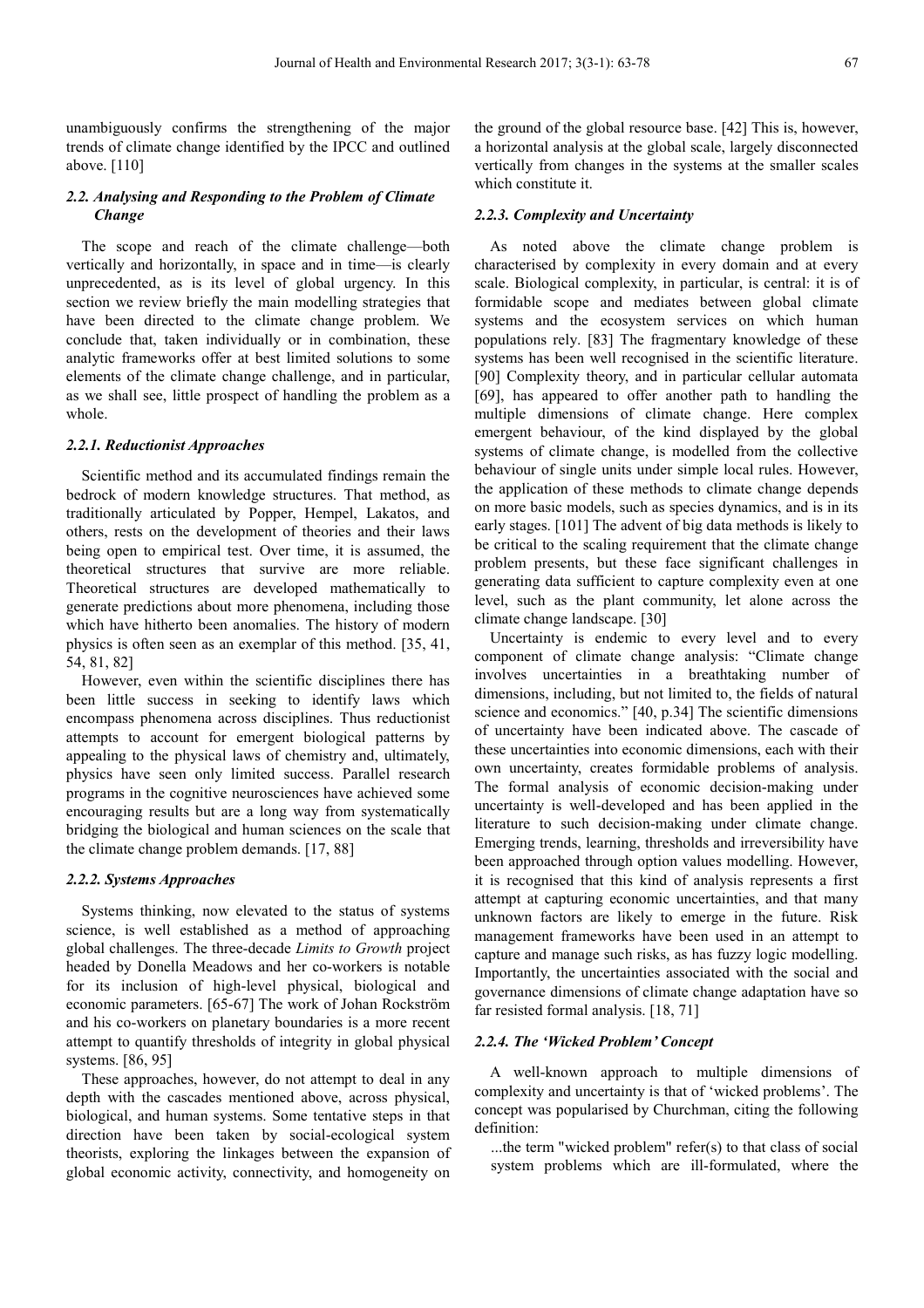information is confusing, where there are many clients and decision makers with conflicting values, and where the ramifications in the whole system are thoroughly confusing. [14, pp. 141-142]

The wicked problem framework has been primarily applied to decision-making in management and public policy. [39] Interestingly, the 'wicked' component of the description refers to any attempt to resolve a part of the problem separately from the whole. This is framed as a moral dilemma, in that it is left to others to deal with the rest of the problem.

Climate change has been increasingly recognised as a wicked problem, and one with unprecedented orders of magnitude. Incropera employs the framework in a comprehensive account of the problem of climate change, incorporating considerations of the global climatic system, energy technologies and policy, national economic instruments, the politics of international action, local and regional responses, and ethical and religious dimensions, all bearing on mitigation and adaptation options. [44] Governance has been a particular focus of his analysis, extending to local, national and international scales. National applications of the wicked problem framework have been developed: for example, for Australia, focusing on multi-stakeholder requirements; for China's coastal reefs; and for Ghana's rural water challenges. Coastal environments, in both physical and human dimensions, and National World Heritage sites, have been similarly analysed. [27, 38, 43, 70, 79]

It is noteworthy, however, that, while the wicked problem concept has been useful in further mapping the complexities and interlinkages of the climate change problem, translations of the framework into comprehensive programs for action have been conspicuously lacking. Its proposed programs extend more widely and more deeply, perhaps, than more focused frameworks, but inevitably they are limited to subsystems of the complexities they are attempting to map. They thus appear to be vulnerable to the central challenge that they are attempting to circumvent: the human risks of handling a part rather than the whole.

It is of course the case that climate change has been presented primarily as a problem of emissions, as noted in the Introduction. In this analysis emissions are the "root cause" [107] of the cascading impacts summarised here. Two complementary approaches to the climate problem are then proposed: to mitigate GHG emissions by reducing them; and to adapt to the impacts that they are generating throughout the lag period which will be required to reduce emissions and for their impacts to fall to zero in the climate system—a period estimated in hundreds, rather than tens, of years.

However, brief reflection makes it clear that such an analysis is inadequate. For example, GHG emissions are generated by societies—mainly the industrially developed nations—in pursuit of their collective and individual aspirations. Once the analysis is taken back this further step, the root causes proliferate and become impossible to identify systematically. One might, for example, point to the difficulties faced by the international community in

developing agreements to which sovereign nations are committed in practice. Or one might identify shortcomings in economic theory and practice in failing to incorporate ideas on natural capital into its conceptual frameworks. Or one might point to the attempt to define well-being predominantly in terms of consumption. The pattern of analysis and attempted explanation emerges as fractal: with each level of explanation, even if reductive in its intent, the level of complexity is not reduced.

In concluding Part 1 of this article, we therefore return to the wicked problems framework. Its chief contribution is to have made the overarching principle abundantly clear: any solution to the climate change problem must address the whole, not simply the parts of the complex problem. As noted, this is presented not only as a practical but a moral requirement. As the foregoing sections indicate, the modern physical, biological and human sciences, and the interdisciplinary and cross-disciplinary frameworks, seem, on current trends, unlikely to achieve such a goal; nor, faced with an environment of unimaginable complexity, can they be expected to. Meeting the challenges of climate change is thus first the challenge to find new knowledge: the knowledge of the whole.

To frame the research question in more formal terms it seems useful to have recourse to the concept of laws of nature. Science has proceeded by developing theory to propose particular laws of nature governing specific domains and then by testing the *in situ* predictions that they generate. That method has served the scientific disciplines well, and such understanding of the different components of the climate problem as we have in hand are derived from it. If there is to be scientific, reliable knowledge of the whole, therefore, it seems logical to suggest a parallel structure: principles pertaining to the structure of natural law which governs the whole at its own level, and methods to investigate it are required. It is precisely here, at the unresolved centre of the climate change problem, that the theory and practice of Maharishi Vedic Science, supported by strong global research programs, offers fundamental advances. It is to this arena that we now turn.

# **3. Part Two: Maharishi Vedic Science Principles and Programs**

### *3.1. Fundamental Principles of Maharishi Vedic Science*

Maharishi Mahesh Yogi is honoured world-wide for his holistic vision of the Veda and Vedic literature, the ancient wisdom of Maharishi Vedic Science. Over 50 years Maharishi has laid out the principles of his Vedic Science in lectures and books. This work has been associated with a comprehensive, published scientific research program. We now review its central tenets, comprising both principles and practice, as a systematic approach to the knowledge of the whole, which we have suggested is central in meeting the challenge of climate change. Maharishi's extensive published writing [25] includes a series of books published in the 1990s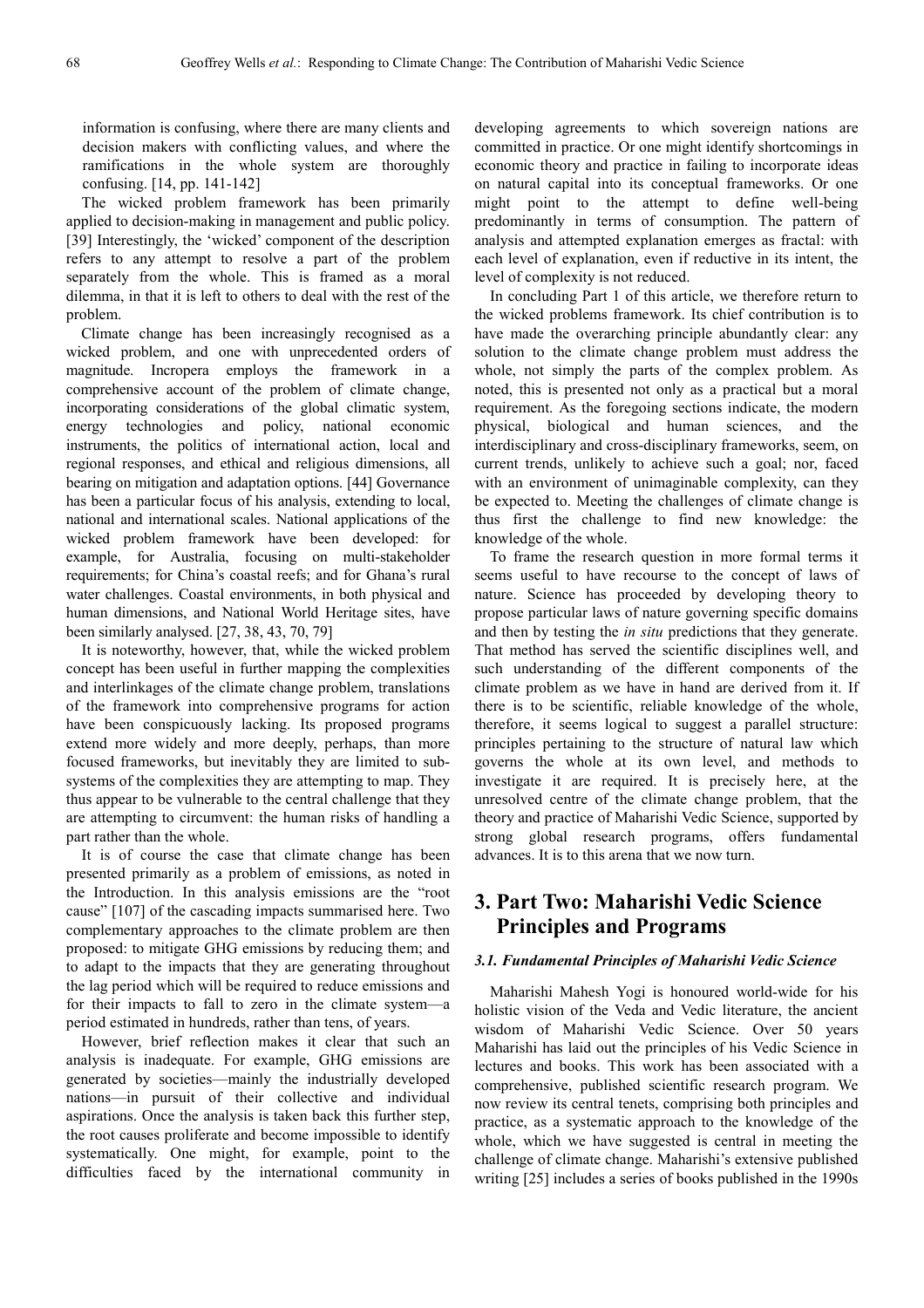[58-61]. Of these *Maharishi's Absolute Theory of Government* [60] presents one of the most comprehensive, published, and relatively recent accounts of Maharishi Vedic Science, and is the source of the relevant theoretical model employed here. It is therefore the primary source of the discussion that follows.

As an entry into his teaching Maharishi has noted the progress of theoretical physics towards increasing unification of the laws of nature that govern the physical world. This advance, progressively confirmed by experimental results, has culminated in the development of unified quantum field theories. In this view the fundamental particles and forces that are the building blocks of the diverse physical universe can be shown mathematically to be the expression of one self-interacting Unified Field, which is therefore "the ultimate source of order in the universe." [60, p.79]

This description, Maharishi continues, is similar to that which is available in the ancient Vedic wisdom presented as Maharishi Vedic Science:

Both understandings, modern and ancient, locate the unified source of Nature's perfect order in a single, selfinteracting field of intelligence at the foundation of the Laws of Nature. This field sequentially creates, from within itself, all the diverse Laws of Nature governing life at every level of the Universe. [60, p.79]

In the standard model of science, theory is open to intersubjective testing [35]. Maharishi Vedic Science has its own systematic methodology of investigation, which is open to anyone with suitable training. This is the Transcendental Meditation technique, a simple, natural, effortless technique which "systematically takes the mind to the source of thought, the pure field of creative intelligence." [57, p.471] It is supplemented by advanced techniques, as is discussed in more detail below. Maharishi summarises the structure of Maharishi Vedic Science as a science in this way:

Progress depends on new discoveries. The objective approach of modern science, having glimpsed the Unified Field of all the Laws of Nature, has invited scientists to transcend the objective approach and be guided by the theories of consciousness available in the Vedic Literature, and adopt a new experimental methodology using the subjective approach that is now readily available through my Transcendental Meditation, its advanced techniques, and the TM-Sidhi Programme. [60, p. 266]

In Maharishi Vedic Science it is thus the human mind that becomes the vehicle for the systematic subjective investigation of the Unified Field which is the source of order in the universe: "When human awareness settles down through my Transcendental Meditation, it identifies itself with this level of reality..." [60, p.498] This level of experience is described as a fourth state of consciousness, Transcendental Consciousness [60, p.455]. The selfinteracting dynamics of the Unified Field described by Maharishi above are then open to direct experience. [60, pp.498-9]

Maharishi Vedic Science demonstrates that these selfinteracting, or self-referral, dynamics of the Unified Field, given mathematical form in unified quantum field theories, are the essential content of the Veda and Vedic Literature. Maharishi writes:

In my Vedic Science, these same fundamental laws—the Constitution of the Universe—are found in the eternal, self-referral dynamics of consciousness knowing itself. This eternal dynamics is embodied in the very structure of the sounds of Rk Veda, the most fundamental aspect of the Vedic Literature. [60, p.80]

Maharishi explains that Rk Veda thus presents the selfreferral structure of the Unified Field, understood as a field of intelligence, or consciousness; the different branches of the Vedic Literature display its structuring dynamics. [60, pp.172-3] In Maharishi Vedic Science, taken together these are termed by Maharishi the "Constitution of the Universe":

The laws governing the self-interacting dynamics of the Unified Field can therefore be called the *Constitution of the Universe*—the eternal, non-changing basis of Natural Law and the ultimate source of the order and harmony of throughout creation. [60, p.80]

The Unified Field is thus described as total Natural Law from which the emergence of the different levels of the universe is organised and sustained:

From its eternal, self-referral, unified state of pure intelligence, the total potential of Natural Law organizes the system of emergence of different Laws of Nature...This is the Unified Field of Natural Law from where all the Laws of Nature emerge and govern the universe. [60, pp.15-16]

Maharishi Vedic Science gives a comprehensive and rich account of the self-interacting dynamics of this field of pure intelligence by which the diversity of the observable universe and the laws that govern it are evolved from it. [60, pp.254-  $67$ <sup>1</sup> This is explicitly an account of the whole, of the unified level of Natural Law giving rise to and governing the diversified levels of nature and of natural law. A precise parallel, Maharishi points out, can be demonstrated between the sequential unfoldment of unity into diversity displayed in the mathematics of unified quantum field theories (the Lagrangian of the Superstring) and the structure of the selfreferral dynamics of the Unified Field described in Maharishi Vedic Science. [60, pp.108-9]

Two analogies are given by Maharishi to present this structure in vivid form. One analogy is that of the tree and the sap that sustains it:

One basis of all expressed values of the tree—the intelligence of the SAP—which is like the consciousness of the tree—the transcendental reality of the tree—the Unified Field of all the Laws of Nature that are at the basis of all expressions of the tree—the self-referral WHOLENESS of the tree... [60, p.247]

A second analogy is that of the role of DNA in the cell and the physiology: 

<sup>1</sup> Maharishi's great teaching of this theme can be found in all its detail in the books referenced. It is a theme of great richness: it deserves its own full treatment, which goes beyond the purposes of this article. It is thus referred to in outline here, but not detailed.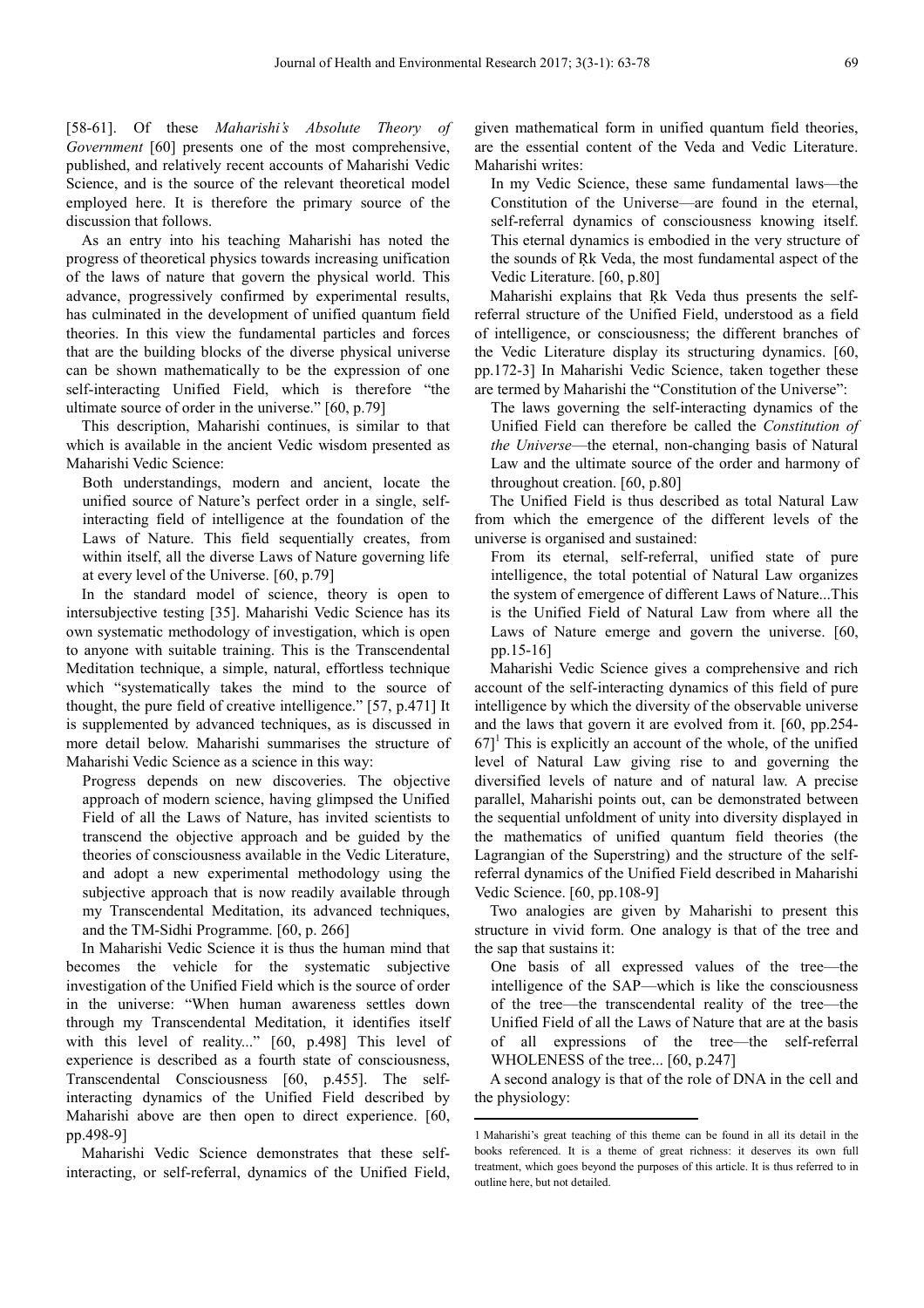Administration in Nature is demonstrated in the functioning of DNA, which promotes RNA (various types) in an ever-evolving mood until the impulse of knowledge—the impulse of consciousness (RNA) transforms itself into material particles (protein) and continues to evolve into the different aspects of the physiology. In this way every particle of the physiology is always enjoying evolution by virtue of its connectedness with its source, the DNA. [60, pp.20-21]

#### *3.2. Levels of Natural Law*

Maharishi speaks of the organization of the universe as the "administration of Natural Law". [60, p.4] This is "Nature's Intelligence": it is... the spontaneous display of the organizing power of Natural Law—Cosmic Creative Intelligence—which:

- (1) Maintains everything and everyone in the evolutionary direction.
- (2) Maintains integration of all diverse values and at the same time allows every value to evolve into more expressed values. [60, p.20]

The term 'evolutionary' is used here in a specific and technical sense. At the level of the Unified Field, in the selfinteracting dynamics of pure intelligence, diversity is held in terms of unity, and is therefore fully integrated and balanced. Where connectedness with this source is maintained as the

different levels of creation emerge, these qualities are reflected in their functioning:

Here is the reality of perfect administration—maintenance of the evolution of diverse values on the basis on natural connectedness with their source in the self-referral, silent state of eternal Unity. [60, p.5]

That 'natural connectedness' results in individual life becoming "spontaneously in accord with Natural Law" [60, p.84]; that is, governed by the integration and balance with characterises the evolutionary quality of the Unified Field. Conversely, loss of that natural connectedness results in "violation of Natural Law": this results in the loss of integration, balance and orderly development of life. It is ultimately understood to be the source of any problem at any level of life. [60, p.278, pp.440-441]

From this perspective the imbalances and degradation of systems that characterise the climate change problem have their root in violation of Natural Law and loss of connectedness with its holistic source. How natural connectedness, and therefore life in accord with Natural Law, is restored by the technologies of Maharishi Vedic Science is the theme of the next section.

Maharishi Vedic Science presents a compact model which identifies eight levels of the administration of Natural Law [60, pp.22-28]:

*Table 4. Eight Levels of the Hierarchy of Administration of Natural Law in Maharishi Vedic Science.* 

| <b>Levels</b>        | <b>Name and Scope</b>                                | <b>Description</b>                                                                                                                                                                                                                                                           |
|----------------------|------------------------------------------------------|------------------------------------------------------------------------------------------------------------------------------------------------------------------------------------------------------------------------------------------------------------------------------|
| <b>FIRST LEVEL</b>   | The Unified Field of All the<br>Laws of Nature       | "Holistic administration of the ever-expanding universe through the intelligence of pure<br>knowledge, which has infinite organising power—the source of all dynamism of the ever-<br>expanding universe, which perpetually maintains order in the universe." [20, pp.23-24] |
| <b>SECOND LEVEL</b>  | Parts of the universe: galaxy,<br>solar system.      | "Administration of the parts of the universe, which are governed by specific Laws of Nature, like<br>the specific law governing any galaxy or solar system" [60, pp.24-25]                                                                                                   |
| <b>THIRD LEVEL</b>   | Life on earth: natural<br>systems.                   | "Administration of life on earth—administration of specific lives of animals, birds, trees, etc"<br>[60, p.25]                                                                                                                                                               |
| <b>FOURTH LEVEL</b>  | Human life on earth: culture<br>and society.         | "Administration of the holistic value of human life on earthThe Laws of Nature that administer<br>life in each part of the globe—the Natural Laws of the Land, which give rise to specific cultures<br>of the land." [60, pp.25-26]                                          |
| <b>FIFTH LEVEL</b>   | Individual life: human<br>physiology and psychology. | "The Laws of Nature that administer specific values of individual life." [60, p.26]                                                                                                                                                                                          |
| <b>SIXTH LEVEL</b>   | National life.                                       | "Administration of the whole nation through man-made law based on the man-made constitution<br>of every country." $[60, p.27]$                                                                                                                                               |
| <b>SEVENTH LEVEL</b> | State and provincial life.                           | "Administration of the states or provinces of the nation based on their own man-made<br>constitutions." $[60, p.27]$                                                                                                                                                         |
| <b>EIGHTH LEVEL</b>  | City and town life.                                  | "Administration of cities and towns based on their own man-made constitutions." [60, pp.27-8]                                                                                                                                                                                |

A central element of this hierarchy is its emergent organization, according to which each level is governed by its own level of Natural Law and by that of preceding levels. Thus, Maharishi explains, Level 2 is governed through Natural Law also by Level 1; Level 3 is governed through Natural Law also by Levels 1 and 2; and so on. It is precisely this structure of internal connectedness through Natural Law which presents the structure of diversity in terms of the whole. Crucially, for the theme of this paper, it opens the possibility of managing the parts by managing the whole from the level of the Unified Field:

For any administration to be perfect it must always maintain connectedness with the supreme level of hierarchy of administration, the source of all the Laws of Nature that uphold all different levels of hierarchy of administration. [60, p.28]

If this might prove possible to achieve in practice, it seems to offer a wholly new way forward in meeting what has been identified as the central challenge of the climate change problem: how to manage physical and human systems of unimaginable size and complexity in a fully coordinated way and in terms of the whole. Under the 'Eight Levels of the Hierarchy of Administration of Natural Law' model proposed by Maharishi Vedic Science, the following practical possibilities appear to be opened:

1. The model presents a nested structure, whereby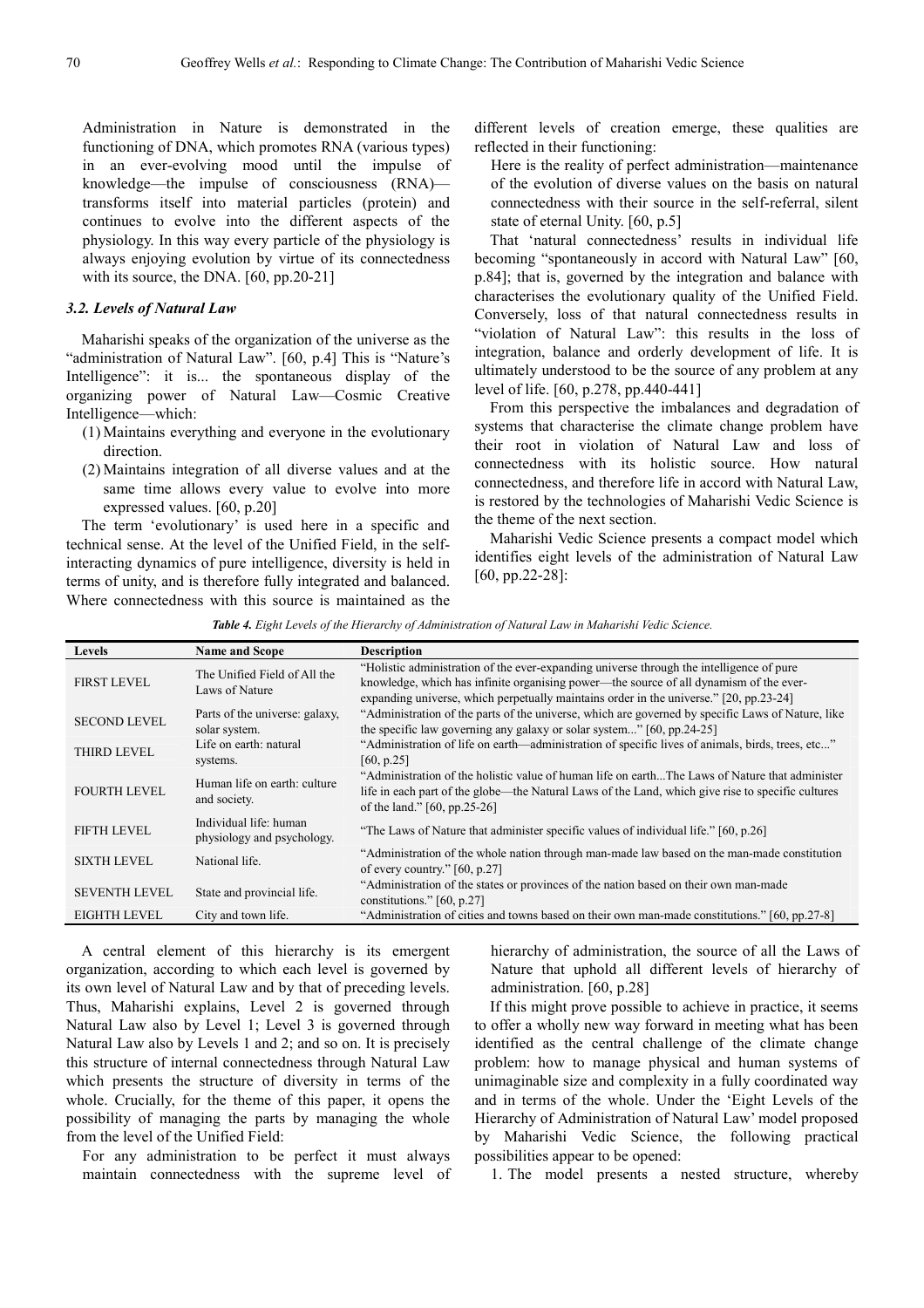operating at the first level, the Unified Field of All the Laws of Nature, is predicted to influence fundamentally all subsequent levels, which include both physical and human systems.

- 2. Because the internal structure and function of the Unified Field, which contains in potential and unmanifest form the manifest diversity of the universe [60, p.2, pp.11-12], is understood to be inherently fully balanced, integrated, and evolutionary<sup>2</sup> an influence from this level is predicted to restore these qualities in the elements and systems of all subsequent levels. Each element and system is predicted to be supported in its natural and balanced function, and to be coordinated with the functioning of every other element and system. both physical and human.
- 3. This one strategy, of connecting each of the parts of each level with the Unified Field of All the Laws of Nature, is predicted to establish the condition described in Maharishi Vedic Science as "life in accord with Natural Law" in each system. Conversely, it is predicted to eliminate violation of Natural Law by human populations and the problems which arise from it problems which together lie at the root of the climate change problem. This approach Maharishi has termed the "Principle of the Second Element". [57, p.126]

Thus the task of handling all eight levels simultaneously the central challenge of the climate change problem promises, under this approach, to be radically simplified. What is required is first and foremost the knowledge of how to operate from the level of the Unified Field of All the Laws of Nature. We turn now to the possibility of achieving this goal in practice, through the technologies and programs of Maharishi Vedic Science.

# **4. Part Three: Applications of Maharishi Vedic Science**

#### *4.1. Technologies of Maharishi Vedic Science*

As is the case with any true science, Maharishi Vedic Science includes technologies through which its principles are applied. [60, p.396] These are the programs referred to by Maharishi above: the Transcendental Meditation technique, its advanced techniques, and the TM-Sidhi program. So far these programs have been discussed in terms of their role as experimental methodologies of Maharishi Vedic Science, which support its scientific status. In this section we examine their role in directly operating from the level of the Unified Field to enliven wholeness simultaneously at each of the eight levels of administration of Natural Law. We refer to the substantial scientific research program which has documented the practical effectiveness of the technologies of Maharishi Vedic Science. In the final section, we discuss the ways in which this approach meet the requirement for a

 $\overline{a}$ 

"science of the whole" in handling the climate change challenge; an approach, moreover, which can support localised strategies across otherwise fragmented environmental and human systems.

As introduced above, Transcendental Meditation is a simple mental technique which allows the conscious mind to identify itself with the Unified Field of All the Laws of Nature in Transcendental Consciousness:

My Transcendental Meditation is a simple, natural, effortless procedure whereby the mind easily and naturally arrives at the source of thought, the settled state of mind— Transcendental Consciousness—pure consciousness, selfreferral consciousness, which is the source of all creative processes. [60, p.280]

Transcendental Meditation is the Technology of Consciousness, which is the most basic element of life the home of all the Laws of Nature. [60, p.283]

Transcendental Meditation can be learned by anyone, irrespective of their cultural, religious, or educational background. [60, pp.281-3] As noted, this supports its intersubjective character which is a standard requirement for scientific investigation.

The TM-Sidhi program is an advanced program of Transcendental Meditation. Maharishi explains that whereas Transcendental Meditation opens the Unified Field to the conscious mind, the TM-Sidhi Program develops the ability to operate from that level:

The TM-Sidhi Programme is an advanced aspect of Transcendental Meditation. It trains the individual to think and act from the level of Transcendental Consciousness, greatly enhancing the co-ordination between mind and body, and developing the ability to enliven Natural Law to support all avenues of life to fulfil one's desires. [60, 308]

A key term here is 'enliven'. Maharishi elaborates on this mechanism in terms of attention: Transcendental Meditation "takes the attention to Transcendental Consciousness and enlivens the total potential of Natural Law in the conscious mind of everyone." [60, 303] This enlivenment of total Natural Law, with its internal structure of order and balance, is predicted to benefit all areas of individual life:

The experience of Transcendental Consciousness develops the individual's latent creative potential, while dissolving accumulated stress and fatigue through the deep rest gained during the practice. This experience enlivens within one's awareness creativity, dynamism, orderliness, and organizing power, which results in increasing effectiveness and success in daily life. [60, 281]

Positive benefits of just this kind in the physiology, psychology and sociology of individual life are precisely what scientific research which tests this comprehensive prediction has demonstrated. The Transcendental Meditation and TM-Sidhi program has been the focus of a scientific research program extending over more than four decades. More than 600 studies have been conducted at over 250 independent universities and institutions in 33 countries, with the majority of these studies published in independent, peerreviewed journals. [74, 75]

<sup>2</sup> These three qualities are part of the set of qualities of the Unified Field that are described in Maharishi Vedic Science. [60, p.105]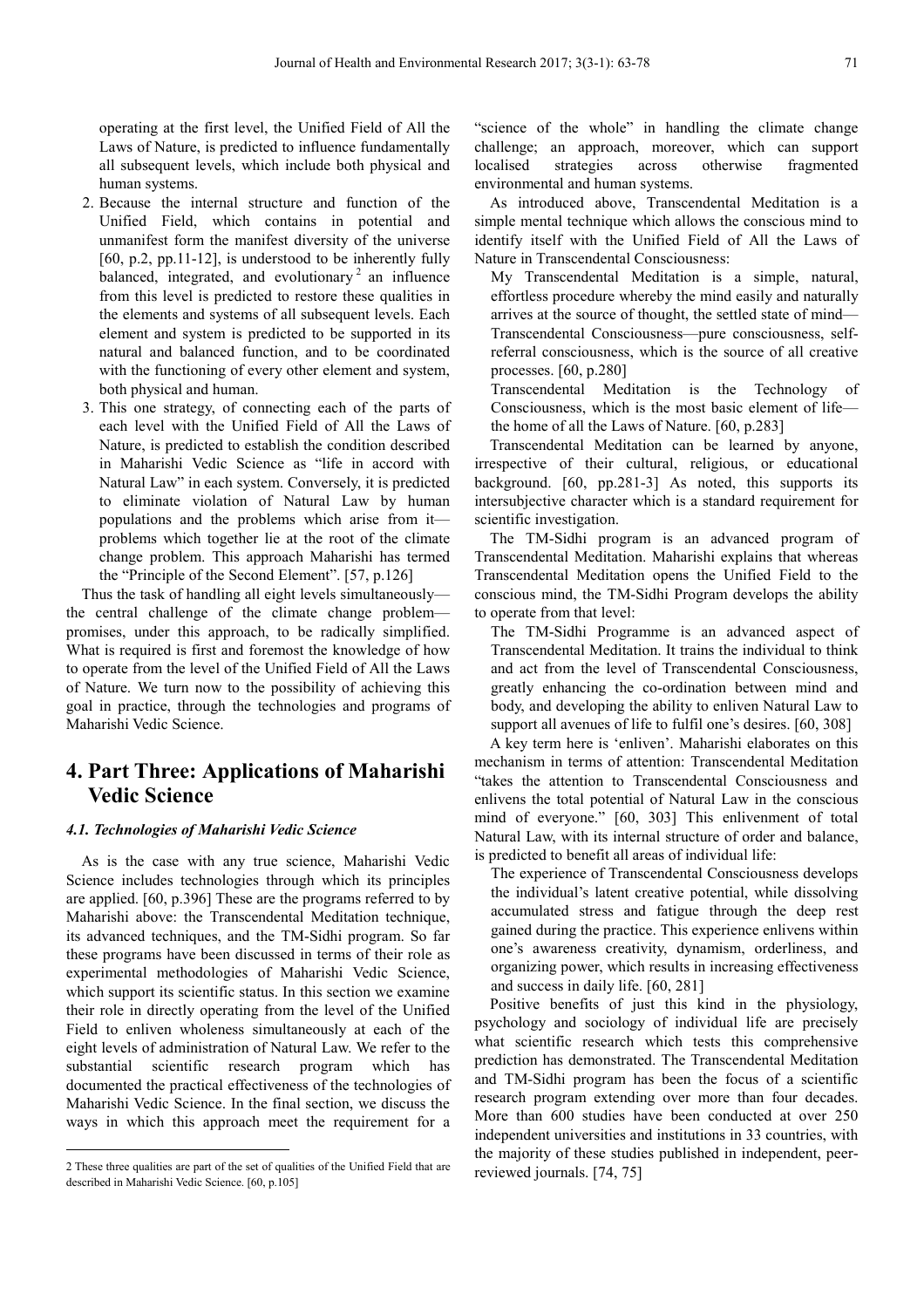In physiological research, for example, unique levels of rest, accompanied by more orderly brain functioning, have been consistently associated with the practice of these programs. Outside the meditation period effects include reduction of physiological stress and maintenance of greater EEG coherence. Large health insurance studies have found significant reductions in health care utilization and in heart diseases and cancer. Correlations with life expectancy and well-being have been demonstrated. In psychological research, measures such as field independence, creativity, memory, intelligence, ego development, moral reasoning, and self-actualization have been found systematically to improve with the practice of these programs. [2, 3, 4, 22, 84]

In the context of the 'Eight Levels of the Hierarchy of Administration of Natural Law' model, findings such as these, taken together represent a comprehensive test and a significant level of verification of one specific level of the model: Level 5, "The Laws of Nature that administer specific values of individual life." The remarkably broad scope of the experimental findings here are consistent with the description provided by Maharishi Vedic Science of: (1) the existence of the Unified Field underlying and giving expression to all aspects of individual physiology and psychology; and (2) of their simultaneous enlivenment through the technologies of Maharishi Vedic Science which operate at that level.

### *4.2. The Technologies of Maharishi Vedic Science: The Field Effect*

As has been outlined, Maharishi Vedic Science presents the fundamental level of Natural Law as a field of pure intelligence that is fully unified. The description of this field from the perspective of modern physics provides an important insight: "At the scale of Super Unification (Physics) all aspects of Natural Law at every point in the universe become infinitely correlated with each other." [60, p.515] This seamless correlation has two important implications. The first is that at this level the individual laws of nature that govern the different levels and elements of the universe, both physical and human, are seen not only as unified but as indivisibly connected to the whole, and therefore to its properties of integration, balance, and evolutionary development:

Every single Law of Nature functions in accordance with the holistic value of Natural Law, and this is how order is maintained through the evolutionary direction of the invincible organizing power of Natural Law. [60, p.515]

A second implication is that operating at that level is unlimited in its influence:

A delicate impulse at any one point in space and time can create a precipitous change throughout the entire universe. This long-range correlation explains how action on the level of the Unified Field, at the scale of Super Unification (transcendental field of intelligence), can have a profound influence that can spread anywhere and everywhere throughout the universe. [60, p.515]

Such an impulse, Maharishi explains, is precisely what occurs naturally and spontaneously in the practice of the

technologies of Maharishi Vedic Science. As the conscious mind identifies itself with the Unified Field of Natural Law in Transcendental Consciousness it enlivens the Unified Field and all its qualities everywhere. [60, pp.381-2 FN, p.383]

This is identified as a "field effect" and in this context is called the *Maharishi Effect*. [60, pp.313-320, p.383] It predicts that the practice of Transcendental Meditation by even a small percentage of a population has measurable benefits for the population as a whole and for its environment.

This field effect is predicted to strengthen with the advanced techniques of Transcendental Meditation, and in the TM-Sidhi program, particularly its most advanced element, Yogic Flying:

Yogic Flying is a phenomenon created by a specific thought projected from Transcendental Consciousness, the Unified Field of Natural Law, the field of all possibilities... Yogic Flying demonstrates perfect mind-body coordination and is correlated with maximum coherence, indicating maximum orderliness of brain functioning. [60, pp.308-11; 78]

Most powerful of all is the effect created by the practice of group Yogic Flying:

In this way the phenomenon of coherence of groups of Yogic Flyers spreads, neutralizing the negative tendencies in the whole society. [60, p.516]

In the context of the 'Eight Levels of the Hierarchy of Administration of Natural Law' model, then, the prediction of the principles of Maharishi Vedic Science is unambiguous: all expressed levels of Natural Law can be influenced simultaneously and positively from the one fundamental level of the Unified Field of Natural Law through the technologies of Maharishi Vedic Science:

...Transcendental Meditation (which) offers to enliven the field of consciousness through the experience of sequentially evolving levels of consciousness, from the unmanifest field of the total potential of the organizing power of Natural Law to all the different levels of evolution of Natural Law responsible for the evolutionary process of the whole field of consciousness—from the singularity of consciousness in the unmanifest field of selfreferral consciousness to all fields of manifest creation. [60, pp.279-80]

In particular, these levels are predicted to include not only Level 5, 'Individual Life', but the collective human systems of Level 4, "Culture and society', Level 6, 'National life', Level 7, 'State and provincial life', and Level 8, 'City and Town life'. Remarkably, there is robust scientific evidence for the validity of these claims. To that evidence we now turn.

The practice of the Transcendental Meditation and TM-Sidhi program over the past decades has provided multiple sites to test the predictions of the Maharishi Effect, at different scales and over different time periods. The highlevel prediction is that greater order, or coherence, and less disorder will be seen across measures of the quality of social life, as a consequence of the field effect generated by these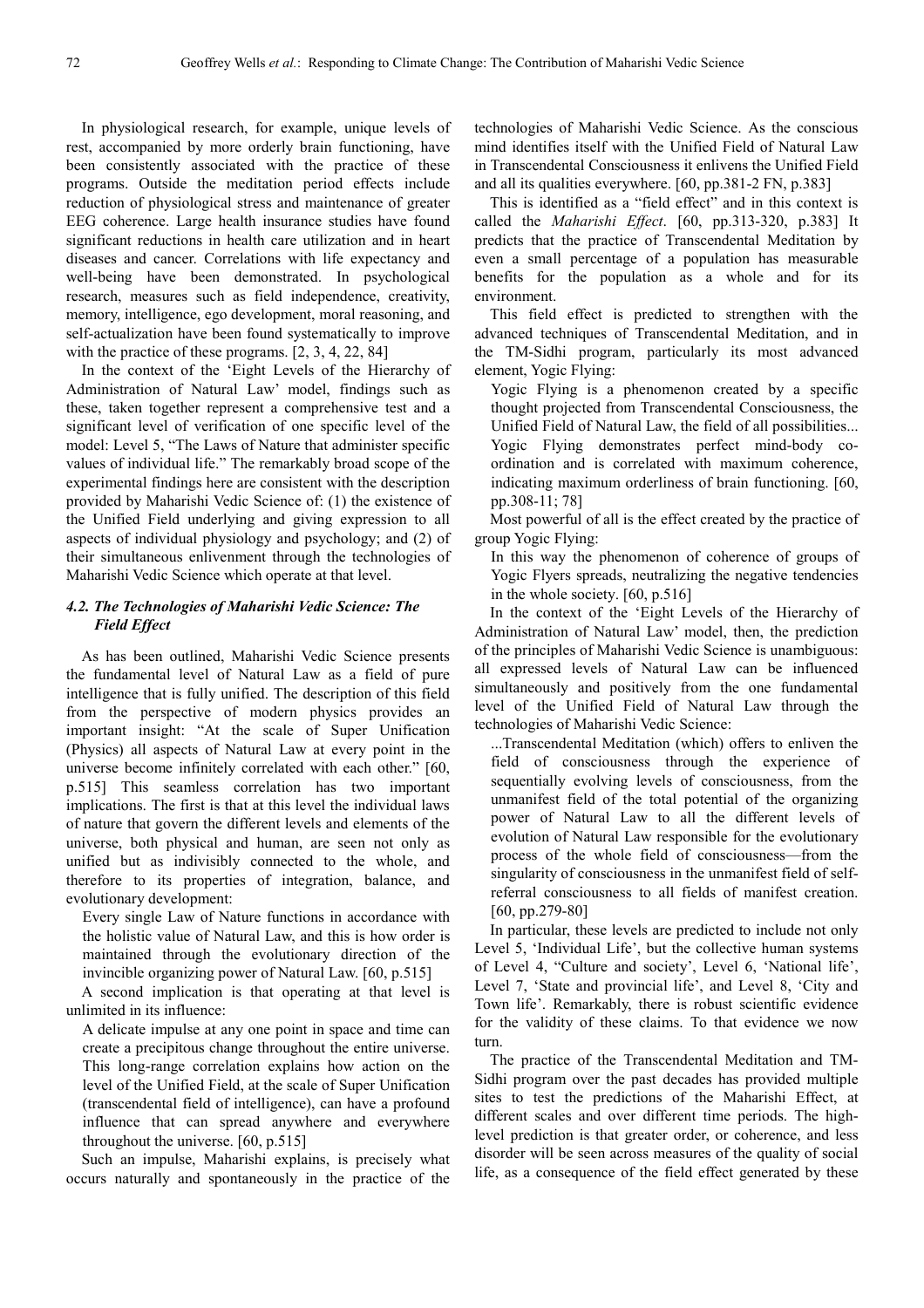technologies.

The primary statistical technique employed to test this prediction has been time series analysis, which can be used to model the effect of intervention events on baseline measures [9]. High levels of statistical significance have been found in many published studies, supporting the existence and the scope of the Maharishi Effect. At the city, state and national levels, where level of practice of these technologies have exceeded threshold levels of the population (1% for Transcendental Meditation,  $\sqrt{1\%}$  for groups practicing the TM-Sidhi program [60, pp.313-317]) increases in quality of life have been found in many published studies in such measures as crime rates and accident rates. One major study of 160 US cities, for example, controlling for demographic variables known to influence crime, found a significant reduction in crime trend from 1974 to 1978 in proportion to the number of people in the city who had learned the Transcendental Meditation technique by 1973. [20]

Where larger groups have practiced these technologies over a period of time, effects at the national level have been demonstrated, with fewer violent deaths due to homicides, suicides, and traffic fatalities, a reduction in unemployment and inflation and a general improvement in quality of life [5, 13, 21]. Where a group has approached, at various times, the  $\sqrt{1\%}$  of the world population, studies indicated that international relations improve and regional conflicts decrease [19, 33, 34, 74].

Remarkable as these findings are, the statistical rigour of the analyses underpinning them is robust, as demonstrated in their consistent publication in high-ranking, disciplinespecific, refereed journals. These findings are consistent with the predictions of the 'Eight Levels of the Hierarchy of Administration of Natural Law' model, and particularly, as noted with predictions associated with Levels 4, 6, 7, and 8.

# **5. Conclusion: Maharishi Vedic Science and the Response to Climate Change**

The central proposal of this article is that the principles and practice of Maharishi Vedic Science offer promise of a new and fundamental contribution to the global response to climate change. The main lines of reasoning and evidence we have presented to support this proposal can be summarised as follows:

- 1. Climate change has been conclusively demonstrated to be producing changes of vast scale and scope across the climate system, biological systems, and human systems in all parts of the world. Changes are cascading across global systems, from physical climate to intermediate biological systems to human systems. Most of these cascades have not been identified, described, or measured. Recent reports, from 2016 and 2017, confirm that these changes are widening in scale and scope.
- 2. These changes carry high levels of risk for the integrity of unique ecosystems and cultures; in the impact of

extreme weather events; in increasing the vulnerability of already disadvantaged populations; in the global impact to biodiversity, ecosystem services, and the global economy; and in non-linear trends approaching often unknown thresholds and movement across them to irreversible changes.

- 3. The complexity, interconnectedness and uncertainty of the climate change challenge is unprecedented. Modern technical methods, such as reductionist approaches, systems analysis, uncertainty and complexity modelling, wicked problem analysis, and root cause analysis, have in consequence achieved only limited advances in meeting the challenge.
- 4. A key missing element of these analyses has been identified to be a systematic way of addressing not only specific parts of the global climate system but the whole. No effective modern theory or practice has been advanced, accepted or implemented for the scale and scope required across these global physical, biological and human systems taken as a whole.
- 5. Maharishi Vedic Science offers to meet this critical gap of theory and practice. It locates a Unified Field of Natural Law at the basis of all the diversity of the universe; a perspective which finds a parallel in the unified quantum field theory of modern physics. It further offers a systematic methodology, open to anyone, to experience the Unified Field at the source of thought within their own awareness. This is Transcendental Meditation, the first technology of Maharishi Vedic Science.
- 6. Maharishi Vedic Science describes in detail how diversity emerges from the fundamental field of unity. The self-referral structure of this field of pure intelligence, which is open to itself, and its selfinteracting dynamics organizes the emergence of the different laws of nature that govern the universe. This is explicitly an account of the whole, and of diversity in terms of the whole.
- 7. These profound principles of Maharishi Vedic Science are formalized in the 'Eight Levels of the Hierarchy of Administration of Natural Law' model. This model displays the natural connectedness that exists between the different levels of diversity, both natural and human, and their source. This connectedness is a consequence of the nested nature of the model: all levels are, ultimately, expressions of the first level, the Unified Field of All the Laws of Nature.
- 8. Where that connection is intact, the qualities of balance, integration, unity, and evolution that are inherent in the Unified Field of Natural Law are fully expressed in the diversity at any level and at all levels simultaneously. This is "life in accord with Natural Law". Where that connection is not available, violation of Natural Law, with its attendant environmental problems and human suffering, results.
- 9. The model predicts that if it were possible to operate from the level of the Unified Field, wholeness would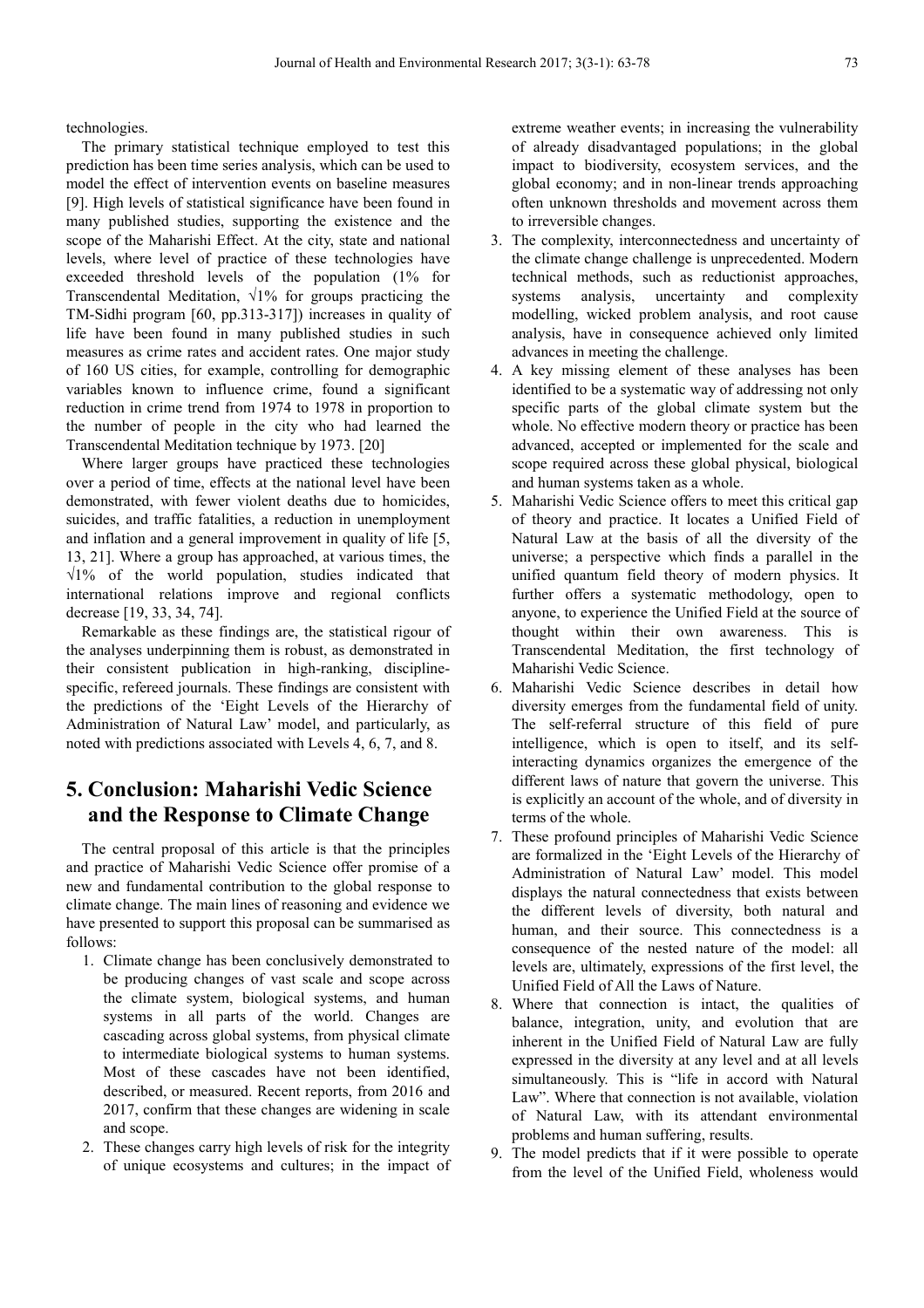be enlivened simultaneously at all eight levels of Natural Law. The technologies of Maharishi Vedic Science—the Transcendental Meditation and TM-Sidhi program, including Yogic Flying—are shown to provide that capability.

- 10.A long-term, substantial, published scientific research program has confirmed the existence of predicted benefits on the level of the individual, which is Level 5 of the model. Multiple studies of physiological, psychological and social functioning provide robust evidence of more balanced, integrated and healthy states for individuals as a result of the practice of the technologies of Maharishi Vedic Science.
- 11.Maharishi Vedic Science further describes the field effect—the Maharishi Effect—which occurs on the level of the Unified Field as a result of its enlivenment through the technologies of Maharishi Vedic Science. This effect results in the long-range correlation of the diverse elements of Natural Law at that level. The prediction then arises that all seven expressed levels of the model, both physical and human, can be enlivened in more orderly and evolutionary directions from the one fundamental level of the Unified Level of Natural Law through the technologies of Maharishi Vedic Science.
- 12.A substantial published scientific research program has provided clear support for this prediction and for the existence of the field effect. Measures of quality of life, across a wide social and economic scope, including environments of great disorder, have been shown to benefit systematically and significantly when thresholds of group practice of the technologies of Maharishi Vedic Science are reached. Studies have indicated these outcomes at city, state, national and international scales, consistent with the predictions of the model for Levels 4, 6, 7, and 8.

We therefore propose that Maharishi Vedic Science, with its unparalleled body of principles and practice supported by robust research findings, offers to meet the demand of climate change theory, practice, and governance for a systematic approach to the whole global system, and of its sub-systems in terms of the whole. The 'Eight Levels of the Hierarchy of Administration of Natural Law' model is unique in its coverage of the scope and scale of the climate change challenge, at all levels, across physical, biological, and human systems. Most significantly, it includes technologies by which, operating from the fundamental and unified level of life, the level of the Unified Field of Natural Law, all levels can be placed simultaneously on a platform of balance, integration and orderly development. This is proposed to bring life into accord with Natural Law, reducing, and ultimately eliminating, violation of Natural Law, which, across its multiple dimensions, emerges as the climate change problem.

On the individual level—Level 5 of the model—the predictions of Maharishi Vedic Science are for individual life to become increasingly in accord with Natural Law; and we

have reviewed some of the extensive research findings which support this view. It is not unreasonable to extend that prediction to individual behaviour which relates to climate change. For example, it might be predicted that consumer choices will be more aligned with behaviour which reduces climate change impacts. Here is a clear area for future research.

Since climate change is a global problem, however, in the end it can only be met by the international community of nations acting together. Maharishi Vedic Science explains that the field effect extends to the actions of government, by virtue of the structural organization of individual life, national life, and government:

Every decision of government is the expression of national consciousness. National consciousness governs the activity of every nation in the same way that the consciousness of the individual governs the activity of the individual. Since national consciousness is the collective consciousness of all the individuals of the nation, it is ultimately the consciousness of the individual that is the prime mover of the nation and shapes its destiny. [60, p.61]

Maharishi explains that the field effect influences and supports government through the agency of greater coherence in collective consciousness. The 'Eight Levels of the Hierarchy of Administration of Natural Law' model therefore predicts that at the national and international level the practice of the technologies of Maharishi Vedic Science, even by a small group, can create the underlying conditions for more effective action. [60, pp.317-8] Thus, for example, at the national level greater cooperation between public interests, private interests, and government in developing and implementing national climate change initiatives is predicted to be observed. At the international level, not only is greater cooperation between sovereign governments in the climate change Conventions predicted but also a stronger commitment by them to secure agreed emissions targets. The success of the 1987 Montreal Protocol on Substances that Deplete the Ozone Layer [104] in achieving a steady reduction in ozone depletion in the atmosphere shows how effective such Conventions can be in improving the climate system. [103]

Particular mention should be made of Level 3 of the model, which relates to the natural systems of life on earth: "Administration of life on earth—administration of specific lives of animals, birds, trees, etc..." [60, p.25] Clearly this has direct relevance to the impacts of climate change on global biological systems, as discussed above. So far, perhaps given the relatively recent emergence of climate change research, the scientific research programs on Maharishi Vedic Science have not extended to predictions at this level. However, the internal logic of the model, together with its strong experimental support at other levels, makes it reasonable to propose as a working hypothesis for future research that the benefits of the technologies of Maharishi Vedic Science extend to these systems. In this context a prediction of some five decades standing made by Maharishi is worth citing: activity from the level of the Unified Field, Maharishi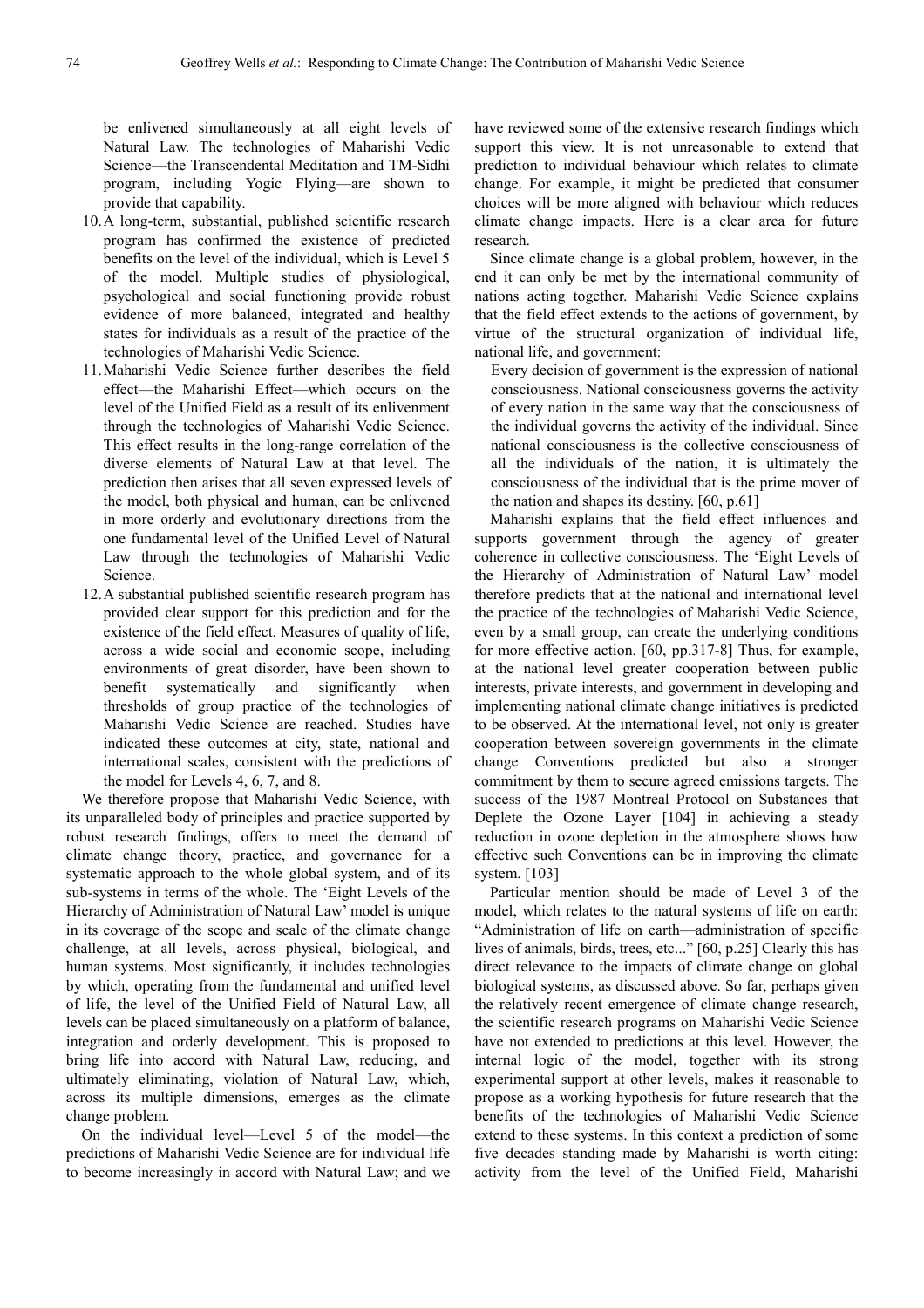explains, ",... produces a life-supporting influence in every field of creation and as a result the whole of nature remains harmonious. The sun shines in due time, rain falls in due time, and all the seasons remain regular." [57, p.204]

It is for researchers to take up the task of expanding what is already a substantial research base into these arenas.

There is no intention in the approach of Maharishi Vedic Science to replace the existing approaches for mitigation and adaptation that are being developed and are already operating in different parts of the world and in different sectors. On the contrary, Maharishi Vedic Science offers to enhance and support these programs through its technologies. It should be noted also that Maharishi Vedic Science offers additional programs which are focused on different sectors relevant to the climate change problem, such as Maharishi Vedic Organic Agriculture and Sustainable Architecture and Town Planning. [26, 47]

We conclude by noting, in the spirit of the internationallyaccepted Precautionary Principle [109], that action to prevent or remediate avoidable harm which can be undertaken should be undertaken. The theory and evidence reviewed in this article suggest the value for the international community of taking advantage sooner rather than later of the promise of the technologies and programs of Maharishi Vedic Science, to assist materially, and fundamentally, in meeting the global climate change challenge.

### **References**

- [1] Adger, W, J Barnett, F Chapin, and H Ellemor. 2011. "This Must Be The Place": Underrepresentation of Identity and Meaning in Climate Change Decision-Making." Global Environmental Politics 2 (May): 1–25.
- [2] Alexander C, M Rainforth, and P Gelderloos. 1991. Self-Actualization, and Psychological Health: A Conceptual Overview and Statistical Meta-Analysis." Journal of Social Behavior and Personality 6(5):189–247.
- [3] Alexander C, P Robinson, and M Rainforth. 1994. "Treating and Preventing Alcohol, Nicotine, and Drug Abuse Through Transcendental Meditation: A Review and Statistical Meta-Analysis." Alcoholism Treatment Quarterly 11(1/2):13–87.
- [4] Anderson J, C Liu, and R Kryscio. 2008. "Blood Pressure Response to Transcendental Meditation: A Meta-Analysis." American Journal of Hypertension 21(3):310–316.
- [5] Assimakis P, and M Dillbeck. 1995. "Time Series Analysis of Improved Quality of Life in Canada: Social Change, Collective Consciousness, and the TM-Sidhi Program." Psychological Reports 1995 76(3):1171–1193.
- [6] Bakker, M, P Opdam, R Jongman, and A Van den Brink. 2015. "Model Explorations of Ecological Network Performance under Conditions of Global Change." Landscape Ecology 30 (5): 763–70.
- [7] Balston, J, Iankov, I, Li S, Wells, G, Kellett, J, and Gray, A. 2012. "Quantifying the Cost of Climate Change Impacts on Local Government Assets." National Climate Change Adaptation Research Facility, Gold Coast, Queensland.
- Balston, J, Western, M, Kellett, J, Li, S, Wells, G, and Gray, A. 2012. "Climate Change Decision Support Framework and Software for Coast Councils." Department of Climate Change and Energy Efficiency, Canberra.
- [9] Box, G, G Jenkins, G Reinsel, and G Ljung. 2016. Time Series Analysis: Forecasting and Control. 5th edn. Hoboken NJ: John Wiley & Sons, Inc.
- [10] Bradley, R. 2015. Paleoclimatology: Reconstructing Climates of the Quaternary. 3rd ed. Oxford, UK: Academic Press, Elsevier.
- [11] Byrd, K, L Flint, P Alvarez, C Casey, B Sleeter, C Soulard, A Flint, and T Sohl. 2015. "Integrated Climate and Land Use Change Scenarios for California Rangeland Ecosystem Services: Wildlife Habitat, Soil Carbon, and Water Supply." Landscape Ecology 30 (4): 729–50.
- [12] Cameron, E, R Mearns, and J Tamalik McGrath. 2015. "Translating Climate Change: Adaptation, Resilience, and Climate Politics in Nunavut, Canada." Annals of the Association of American Geographers 105 (2): 274–83.
- [13] Cavanaugh K. "Time Series Analysis of US And Canadian Inflation And Unemployment: A Test Of A Field Theoretic Hypothesis." Proceedings of the American Statistical Association, Business and Economics Statistics Section (p. 799–804). Alexandria, Virginia: American Statistical Association, 1987.
- [14] Churchman, C West. 1967. "Wicked Problems." Management Science 14 (4): 141-42.
- [15] Committee on Climate Change. 2017. UK Climate Change Risk Assessment 2017. London.
- [16] Commonwealth of Australia. State of the Environment 2016. Department of Environment and Energy. Canberra.
- [17] Cooper, R, and T Shallice. 2010. "Cognitive Neuroscience: The Troubled Marriage of Cognitive Science and Neuroscience." Topics in Cognitive Science 2 (3): 398–406.
- [18] Cuevas, S. 2011. "Climate Change, Vulnerability, and Risk Linkages." International Journal of Climate Change Strategies and Management 3 (1): 29–60.
- [19] Davies J, and C Alexander. 2005. "Alleviating Political Violence Through Reducing Collective Tension: Impact Assessment Analysis of The Lebanon War." Journal of Social Behavior and Personality 17(1): 285–338.
- [20] Dillbeck M, C Banus, C Polanzi, and G Landrith. 1988. "Test of a Field Model of Consciousness and Social Change: Transcendental Meditation and TM-Sidhi Program and Decreased Urban Crime." The Journal of Mind and Behavior 9(4): 457–486.
- [21] Dillbeck M. 1990. "Test of a Field Hypothesis of Consciousness and Social Change: Time Series Analysis of Participation in the TM-Sidhi Program and Reduction of Violent Death in The US." Social Indicators Research 22(4): 399–418.
- [22] Eppley K, A Abrams, and J Shear. 1989. "Differential Effects of Relaxation Techniques on Trait Anxiety: A Meta-Analysis." Journal of Clinical Psychology 45(6): 957–974.
- [23] FAO. 2016a. "In Brief: Climate Change, Agriculture and Food Security." The State of Food and Agriculture. Rome.
- [24] FAO 2016b. "Climate Change, Agriculture and Food Security." The State of Food and Agriculture. Rome.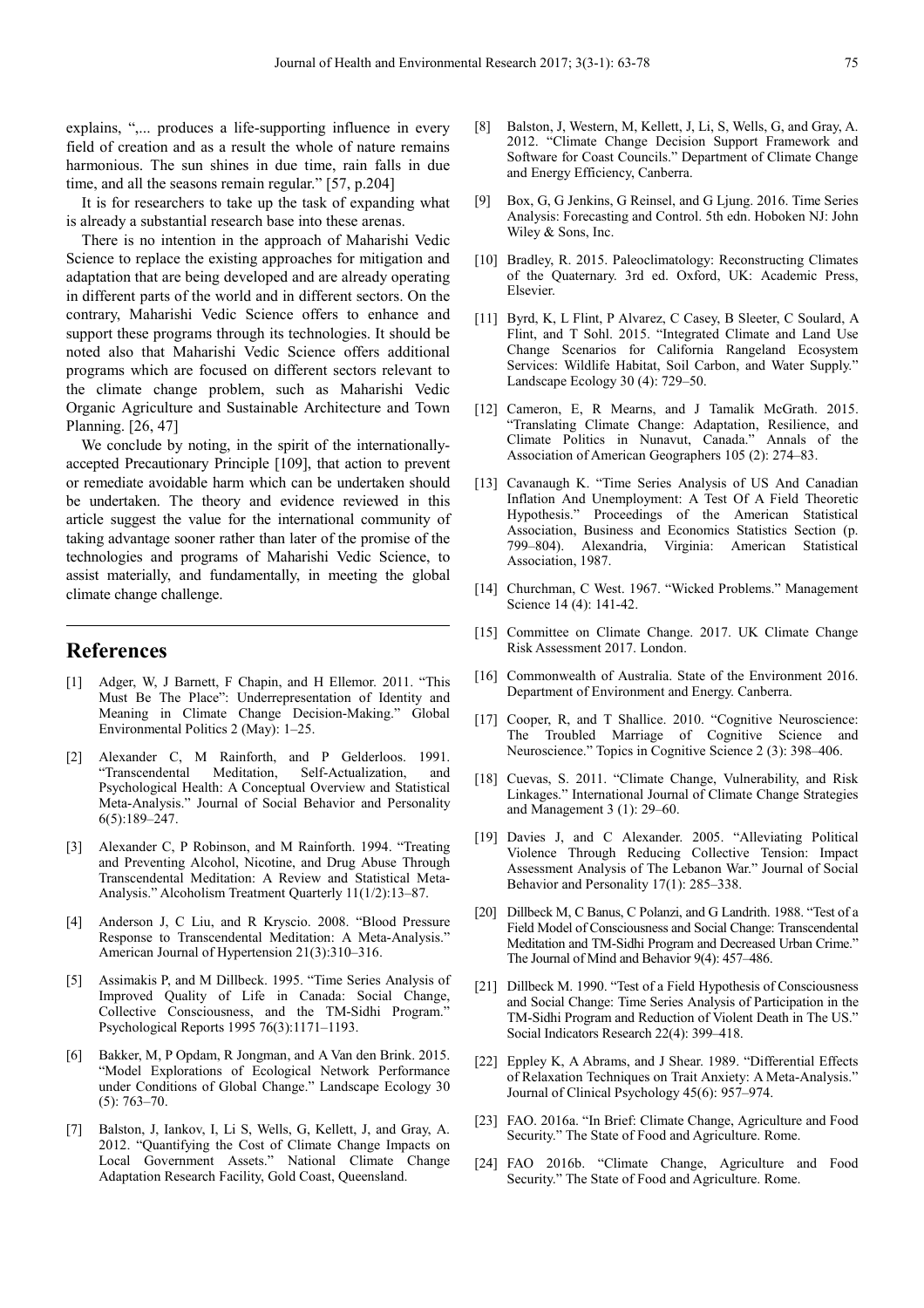- [25] Fergusson, L. 2016. "An Annotated Historical Survey of 84 Publications by Maharishi Mahesh Yogi from 1957-2015." International Journal of Current Research 9(2): 47009-47054.
- [26] Fergusson, L, D Kettle and G Wells. 2017, "Principles and Practice of Sustainability in Maharishi Vedic Science." Journal of Health and Environmental Research (3) 3-1:1-15.
- [27] Fitz Gibbon, J, and K Mensah. 2012. "Climate Change as a Wicked Problem: An Evaluation of the Institutional Context for Rural Water Management in Ghana." SAGE Open April-June (2): 1–14.
- [28] Flannery, T. 2005. The Weather Makers. Melbourne: The Text Publishing Company.
- [29] Flannery, T. 2015. Atmosphere of Hope: Searching for Solutions to the Climate Crisis. Melbourne: The Text Publishing Company.
- [30] Franklin, J, J Serra-Diaz, A Syphard, and H Regan. 2017. "Big Data for Forecasting the Impacts of Global Change on Plant Communities." Global Ecology and Biogeography 26 (1): 6-17.
- [31] Fuente, A. 2007. "Climate Shocks and Their Impact on Assets." UNDP Human Development Report 2007/2008 Fighting climate change: Human solidarity in a divided world. New York: UNDP.
- [32] Garnaut, R. 2011. The Garnaut Review. Australia in the Global Response to Climate Change. Cambridge: Cambridge University Press.
- [33] Gelderloos P, M Frid, P Goddard, X Xue, and S Löliger. 1988. "Creating World Peace Through The Collective Practice of The Maharishi Technology of The Unified Field: Improved US-Soviet Relations." Social Science Perspectives Journal 2(4):80–94.
- [34] Gelderloos P, K Cavanaugh, and J Davies. 1990. "The Dynamics of US-Soviet Relations, 1979-1986: A Simultaneous Transfer Function Analysis of US-Soviet Relations. A Test of The Maharishi Effect." Proceedings of the American Statistical Association, Social Statistics Section (p. 297–302). Alexandria, Virginia: American Statistical Association.
- [35] Godfrey-Smith, P. 2003. Theory and Reality: An Introduction to the Philosophy of Science. Chicago: University of Chicago Press.
- [36] Hannah, L. 2011. Climate Change Biology. London: Academic Press.
- [37] Hansen, J. 2009. Storms of My Grandchildren: The Truth about the Coming Catastrophe and Our Last Chance to Save Humanity. New York, NY: Bloomsbury USA.
- [38] Head, Brian W. 2014. "Evidence, Uncertainty, and Wicked Problems in Climate Change Decision Making in Australia." Environment and Planning C: Government and Policy 32 (4): 663–79.
- [39] Head, B, and J. Alford. 2015. "Wicked Problems: Implications for Public Policy and Management." Administration & Society 47 (6) 711–39.
- [40] Heal, G, and B Kristrom. 2002. "Uncertainty and Climate Change." SSRN Electronic Journal. New York. p.34.
- [41] Hempel, C. 1965. Aspects of Scientific Explanation and Other Essays in the Philosophy of Science. New York: Free Press.
- [42] Homer-Dixon, T, B Walker, R Biggs, C Folke, E Lambin, G

Peterson, M Scheffer, W Steffen, and M Troell. 2015. "Synchronous Failure: The Emerging Causal Architecture of Global Crisis." Ecology and Society 20 (3): 6.

- [43] Hughes, T, H Huang, and M Young. 2013. "The Wicked Problem of China's Disappearing Coral Reefs." Conservation Biology 27 (2): 261–69.
- [44] Incropera, F. 2015. Climate Change: A Wicked Problem: Complexity and Uncertainty at the Intersection of Science, Economics, Politics, and Human Behavior. New York: Cambridge University Press.
- [45] IPCC. 2014a. Climate Change 2014: Impacts, Adaptation, and Vulnerability. Part A: Global and Sectoral Aspects. Contribution of Working Group II to the Fifth Assessment Report of the Intergovernmental Panel on Climate Change. Edited by C Field, V Barros, D Dokken, K Mach, M Mastrandrea, T Bilir, M Chatterjee, et al. Summary for Policymakers. Cambridge, UK: Cambridge University Press.
- [46] IPCC. 2014b. Climate Change 2014: Synthesis Report. Contribution of Working Groups I, II and III to the Fifth Assessment Report of the Intergovernmental Panel on Climate Change. Edited by R.K. Pachauri and L.A. Meyer Core Writing Team. Geneva, Switzerland: IPCC.
- [47] James, S. 1989 "The Application of Maharishi's Vedic Science to Agriculture as a Solution to the Problem Of Pesticides". Journal of Modern Science and Vedic Science. (3) 2: 200-205.
- [48] Jansson, R, C Nilsson, E Keskitalo, T Vlasova, M Sutinen, J Moen, F Chapin III, et al. 2015. "Future Changes in the Supply of Goods and Services from Natural Ecosystems: Prospects for the European North." Ecology and Society 20 (3): 32.
- [49] Jantz, S, B Barker, TBrooks, L Chini, Q Huang, R Moore, J Noel, and G Hurtt. 2015. "Future Habitat Loss and Extinctions Driven by Land-Use Change in Biodiversity Hotspots under Four Scenarios of Climate-Change Mitigation." Conservation Biology 29 (4): 1122–31.
- [50] Johnson, F, M Eaton, G. McMahon, R. Nilius, M Bryant, D Case, J Martin, N Wood, and L Taylor. 2015. "Global Change and Conservation Triage on National Wildlife Refuges.' Ecology and Society 20 (4): 14.
- [51] Klein, N. 2014. This Changes Everything. New York, NY: Simon & Schuster.
- [52] Lacey, J, S Howden, C Cvitanovic, and A Dowd. 2015. "Informed Adaptation: Ethical Considerations for Adaptation Researchers and Decision-Makers." Global Environmental Change 32: 200–210.
- [53] Luber, G, and M McGeehin. 2008. "Climate Change and Extreme Heat Events." American Journal of Preventive Medicine 35 (5): 429–35.
- [54] Lakatos, I, J Worrall, and G Currie. 1980. The Methodology of Scientific Research Programmes. Cambridge: Cambridge University Press.
- [55] Lee, J, R Maggini, M Taylor, and R Fuller. 2015. "Mapping the Drivers of Climate Change Vulnerability for Australia's Threatened Species." Plos One 10: e0124766.
- [56] Macintosh, A, A Foerster, and J McDonald. 2014. "Policy Design, Spatial Planning and Climate Change Adaptation: A Case Study from Australia." Journal of Environmental Planning and Management, no. October 2014 (July): 1–22.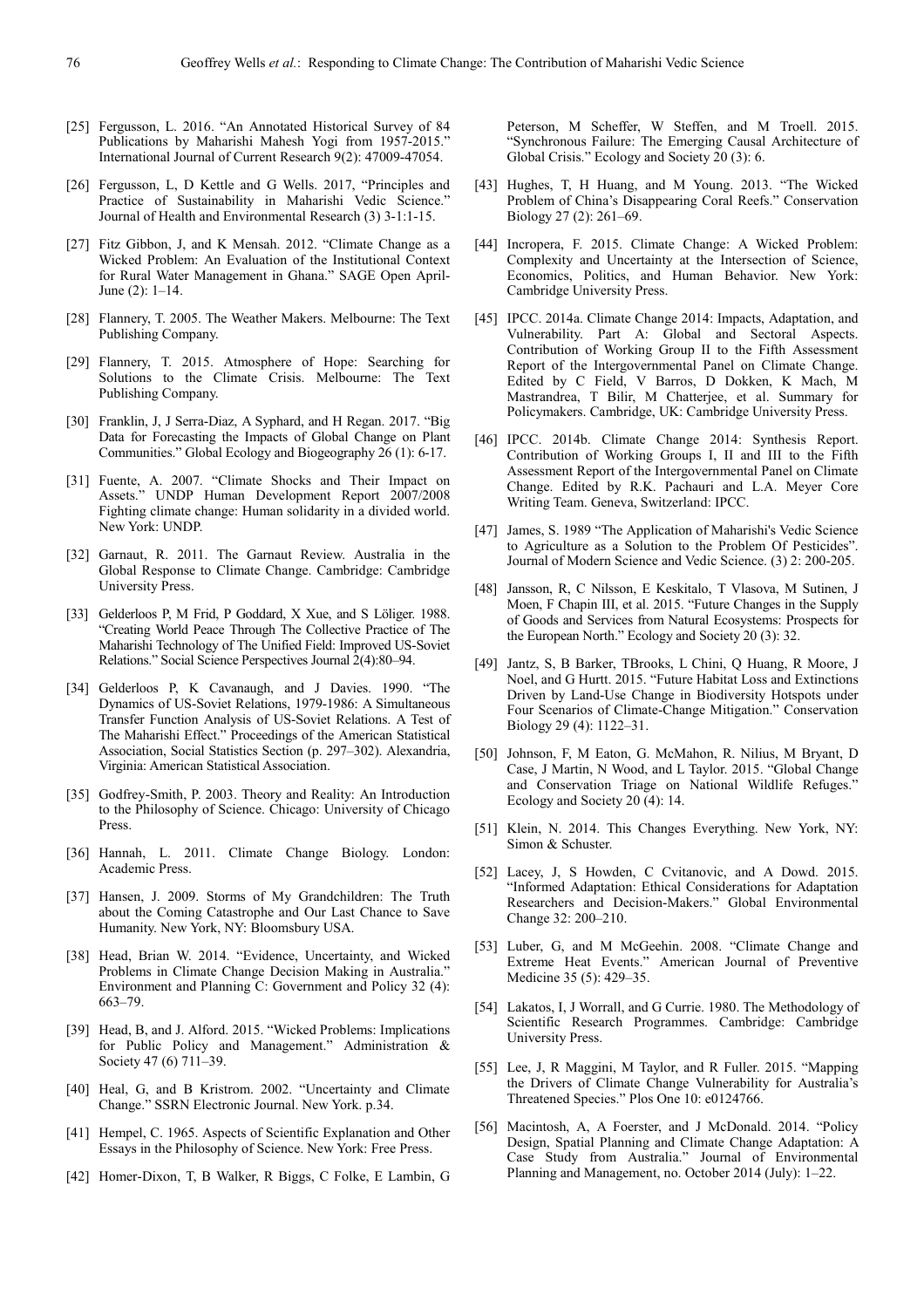- [57] Maharishi Mahesh Yogi 1967 (1969), On the Bhagavad-Gita: A New Translation And Commentary, Penguin Books, UK, p.471.
- [58] Maharishi Mahesh Yogi 1995a, Maharishi Vedic University: Introduction, Maharishi Vedic University Press, Holland.
- [59] Maharishi Mahesh Yogi 1995b, Maharishi University Of Management: Wholeness on the Move, Maharishi Prakashan, India.
- [60] Maharishi Mahesh Yogi 1995c, Maharishi's Absolute Theory of Government: Automation in Administration, Maharishi Prakashan, India
- [61] Maharishi Mahesh Yogi 1996, Maharishi's Absolute Theory of Defence: Sovereignty in Invincibility, Maharishi Vedic University, India.
- [62] Martin, S. 2015. "Indigenous Social and Economic Adaptations in Northern Alaska as Measures." Ecology and Society 20 (4): 8.
- [63] Mazmanian, D, J Jurewitz, and H Nelson. 2013. "A Governing Framework for Climate Change Adaptation in the Built Environment." Ecology and Society 18 (4).
- [64] Mbow, C, M Noordwijk, E Luedeling, H Neufeldt, P Minang, and G Kowero. 2014. "Agroforestry Solutions to Address Food Security and Climate Change Challenges in Africa." Current Opinion in Environmental Sustainability 6 (1).
- [65] Meadows, D H, D L Meadows, J Randers, and W Behrens. 1972. The Limits to Growth: A Report for the Club of Rome's Project on the Predicament of Mankind. New York: Earth Island, Universe Books.
- [66] Meadows, D H, D L Meadows, and J Randers. 1992. Beyond the Limits to Growth: Global Collapse or Sustainable Future. London: Earthscan Publications Ltd.
- [67] Meadows, D H, D L Meadows, and J Randers. 2005. Limits to Growth: The 30-Year Update. London: Earthscan Publications Ltd.
- [68] Mees, H, J Dijk, D van Soest, P Driessen, M van Rijswick, and H Runhaar. 2014. "A Method for the Deliberate and Deliberative Selection of Policy Instrument Mixes for Climate Change Adaptation." Ecology and Society 19 (2): 58.
- [69] Mitchell, M. 2009. Complexity: A Guided Tour. Oxford, UK: Oxford University Press.
- [70] Moser, S, S J Williams, and D Boesch. 2012. "Wicked Challenges at Land's End: Managing Coastal Vulnerability Under Climate Change." Annual Review of Environment and Resources 37 (1): 51–78.
- [71] New, M, and M Hulme. 2000. "Representing Uncertainty in Climate Change Scenarios: A Monte-Carlo Approach." Integrated Assessment 1: 203–13.
- [72] Nicotra, A, E Beever, A Robertson, G Hofmann, and J O'Leary. 2015. "Assessing the Components of Adaptive Capacity to Improve Conservation and Management Efforts under Global Change." Conservation Biology 29 (5): 1268– 78.
- [73] Oakes, L, N Ardoin, and E Lambin. 2016. "'I Know, Therefore I Adapt'?" Complexities of Individual Adaptation to Climate-Induced Forest Dieback in Alaska." Ecology and Society 21 (2): 40.
- [74] Orme-Johnson DW, M Dillbeck, and C Alexander. "Preventing Terrorism and International Conflict: Effects Of Large Assemblies Of Participants In The Transcendental Meditation And TM-Sidhi Programs." Journal of Offender Rehabilitation 2003 36(1-4):283–302.
- [75] Orme-Johnson, D and R Orme-Johnson. 2010. "Summary of Scientific Research on the Transcendental Meditation and TM-Sidhi Program", Appendix in Orme-Johnson, R & S Anderson, S. eds. 2010. The Flow of Consciousness: Maharishi Mahesh Yogi on Literature and Language 1971 to 1976. Maharishi University of Management Press, Fairfield, IA; reprinted and edited by Fergusson, L and A Bonshek eds. 2015 The Unmanifest Canvas: Maharishi Mahesh Yogi on Art, Creativity, and Perception, Appendix II. Maharishi University of Management Press, Fairfield, IA.
- [76] Osberghaus, D, and C Reif. 2010. "Total Costs and Budgetary Effects of Adaptation to Climate Change: An Assessment for the European Union." 3143. Change. Category 10: Energy and Climate Economics. Munich.
- [77] Pearson, C. 2002. The Complete Book of Yogic Flying: Maharishi Mahesh Yogi's Program for Enlightenment and Invincibility, MUM Press, Fairfield, Iowa
- [78] Perry, J. 2015. "Climate Change Adaptation in the World's Best Places: A Wicked Problem in Need of Immediate Attention." Landscape and Urban Planning.
- [79] Pettit, N, R Naiman, J Fry, J D Roberts, P Close, B Pusey, G Woodall, et al. 2015. "Environmental Change: Prospects for Conservation and Agriculture in a Southwest Australia Biodiversity Hotspot." Ecology and Society 20 (3): 10.
- [80] Popper, K. 1959. The Logic of Scientific Discovery. London: Hutchinson & Co.
- [81] Popper, K. 1969. Conjectures and Refutations: The Growth of Scientific Knowledge. 3rd (revis. London: Routledge & K. Paul.
- [82] Post, E, and S Frank. 2014. "Addressing New Challenges in Climate Change Research by Highlighting Biological Complexity." Climate Change Responses 1 (1): 1–3.
- [83] Rainforth M, R Schneider, S Nidich, C Gaylord-King, J Salerno, and Anderson J. Stress Reduction Programs in Patients with Elevated Blood Pressure: A Systematic Review and Meta-Analysis. Current Hypertension Reports 2007 9(6):520–528.
- [84] Reside, A, J Welbergen, B Phillips, G Wardell-Johnson, G Keppel, S Ferrier, S Williams, and J Vanderwal. 2014. "Characteristics of Climate Change Refugia for Australian Biodiversity." Austral Ecology.
- [85] Rockstrom, J. 2009. "A Safe Operating Space for Humanity." Nature 461: 472–75.
- [86] Rohr, J, A Dobson, P Johnson, A Kilpatrick, S Paull, T Raffel, D Ruiz-Moreno, and M Thomas. 2011. "Frontiers in Climate Change-Disease Research." Trends in Ecology and Evolution.
- [87] Rosenberg, A and D Mcshea 2008. Philosophy of Biology. Abingdon, UK: Routledge.
- [88] Scheffers, B, L DeMeester, T Bridge, A Hoffmann, J Pandolfi, R Corlett, S Butchart, et al. 2016. "The Broad Footprint of Climate Change from Genes to Biomes to People." Science (New York, N. Y.) 354 (November): 719–31.